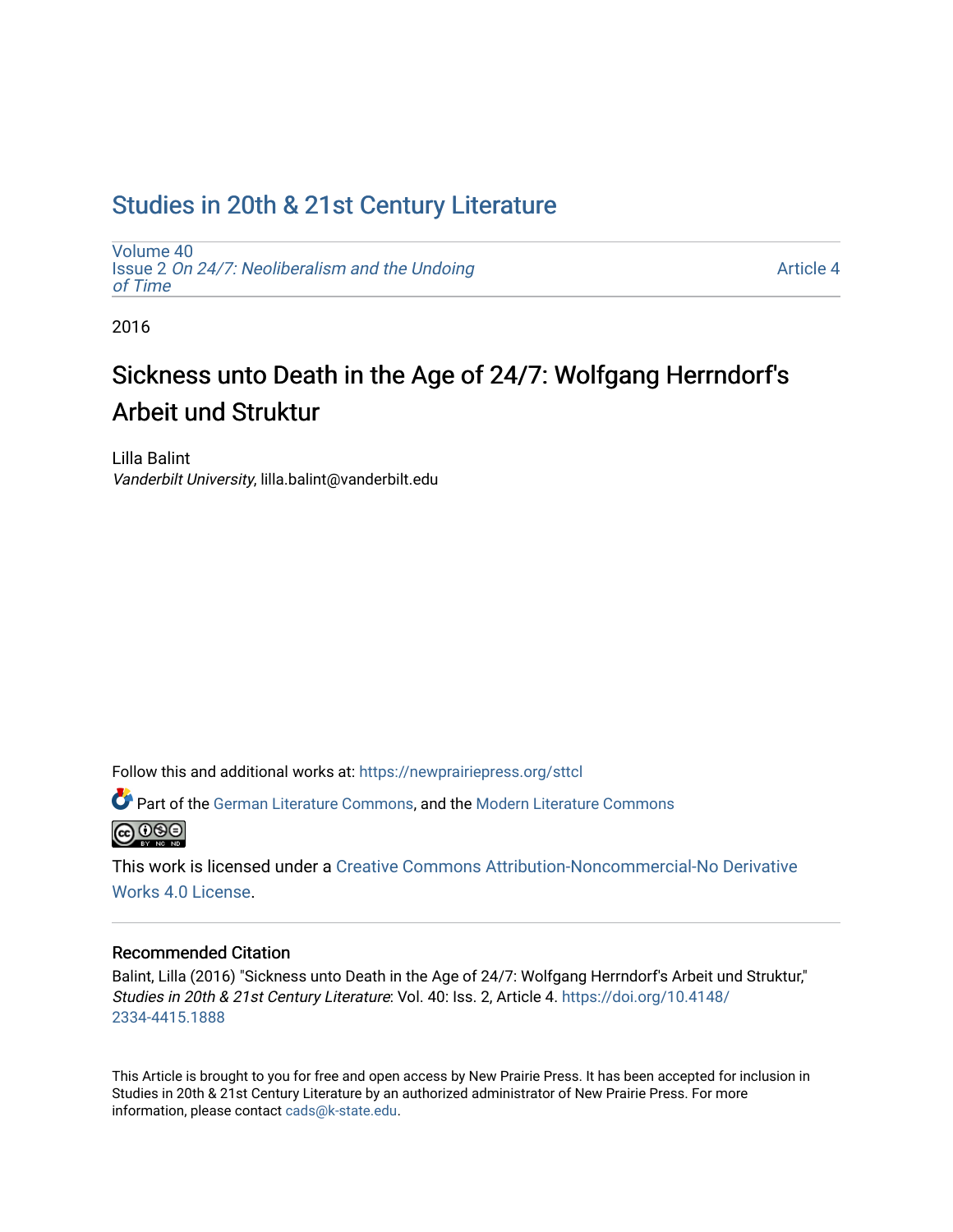### Sickness unto Death in the Age of 24/7: Wolfgang Herrndorf's Arbeit und Struktur

#### Abstract

How does one die in the digital age? In exploring this question, this article juxtaposes Jonathan Crary's critique of the contemporary and Wolfgang Herrndorf's Arbeit und Struktur-a blog in which the German author documented his three-year battle against brain cancer. The digital age, Crary argues in 24/7, not only enables but forces its natives to ceaselessly engage in work. From the vantage point of terminal illness, however, the digital administration of the self appears not as a strategy of disempowerment but as a life-sustaining practice that allows for the continuous production of the self under precarious bodily conditions. Drawing on the temporality of the digital—its immediacy—the article also examines the poetics of Herrndorf's blog as illness narrative.

#### Keywords

digital age, digital writing, illness, narrative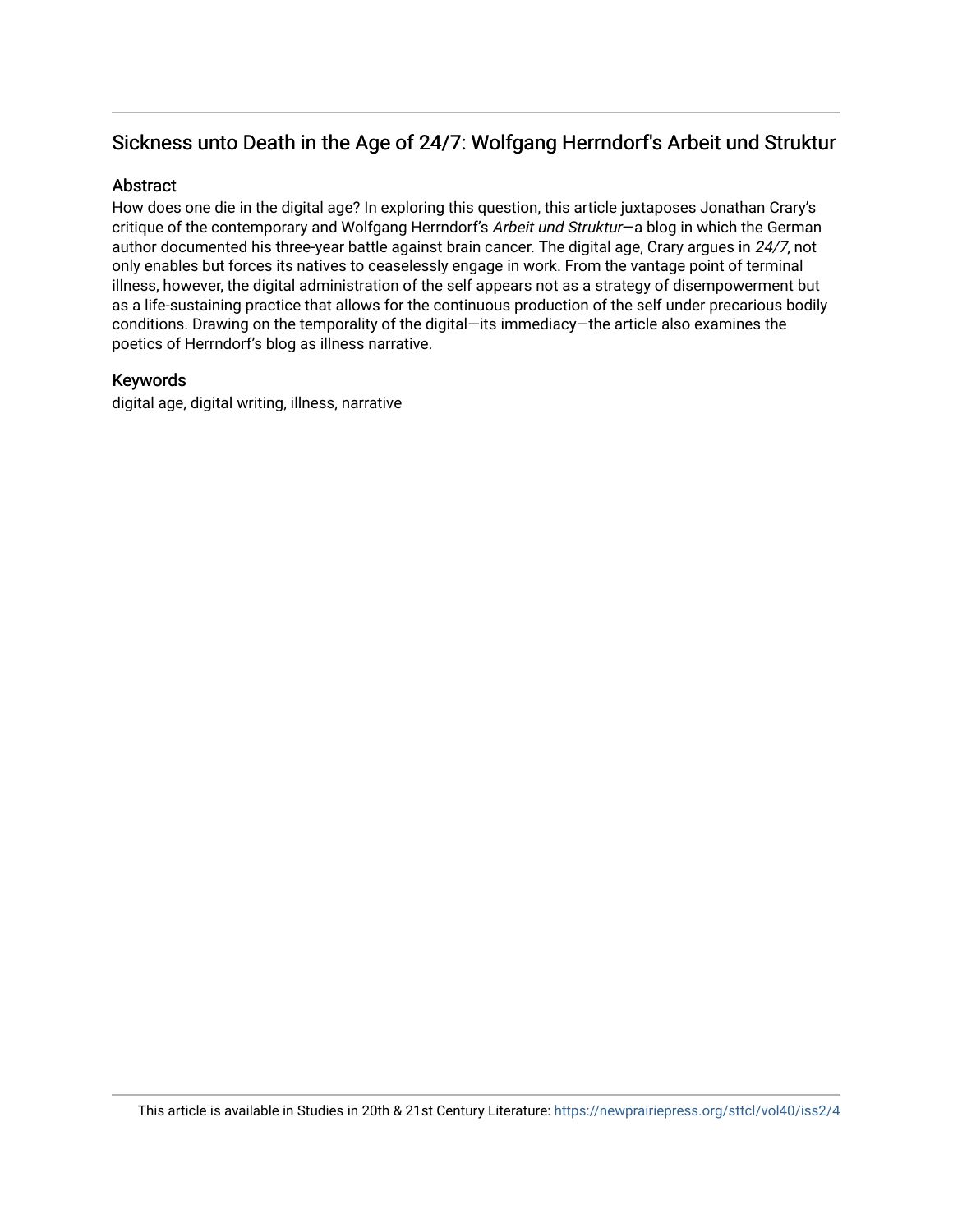Sickness unto Death in the Age of 24/7: Wolfgang Herrndorf's *Arbeit und Struktur*

#### Lilla Balint *Vanderbilt University*

One cannot live without hope, I wrote some time ago here. I erred. It just isn't as much fun. Wolfgang Herrndorf, *Arbeit und Struktur*

"Schluss: Wolfgang Herrndorf hat sich am Montag, den 26. August 2013 gegen 23.15 Uhr am Ufer des Hohenzollernkanals erschossen." 'The End: Wolfgang Herrndorf shot himself on Monday, August 26, 2013, around 11:15 pm at the Hohenzollern canal.' <sup>1</sup> The message that announced the death of German author Wolfgang Herrndorf is pithy. Counting exactly 125 characters, it was short enough to be disseminated on Twitter. That his friend and fellow writer Kathrin Passig chose to inform the public about Herrndorf's suicide on a social media platform seems both strange and strangely appropriate. On the one hand, death appears to be too grave a subject to tweet about. Cultural critics of the contemporary may go even further and contend that there is something sacrosanct about the ending of life, which gets violated when the news of someone's passing is compressed into a hashtagged message of 140 characters or less. Herrndorf, on the other hand, was involved with online writing from the dawn of the digital age, publishing short stories on the Internet forum *Höfliche Paparazzi* ('Polite Paparazzi'). These first attempts at prose fiction paved Herrndorf's way from the fine arts into literature. He was a painter by training and worked as an illustrator for the German satirical magazine *Titanic*. When Herrndorf made his initial forays into writing, he could not have known that the end of his life would be intricately entwined with both literature and the digital realm.

In his blog *Arbeit und Struktur* ('Work and Structure'), Herrndorf documented his three-year battle with brain cancer and raised issues that are not only of existential significance but also of social relevance. How to live with terminal illness is the central question around which his online journal revolved. The title gives away the survival strategy that Herrndorf chose—the blog is a manifestation of the constant work and ceaseless writing with which he intended to withstand illness. Herrndorf was a generous blogger. Remarkably disinclined toward sentimentality, he gave his readers a sober look into his everyday life: the emotional rollercoaster of living between hope and despair, from one medical test to the other; the intense beauty that life can suddenly acquire in light of its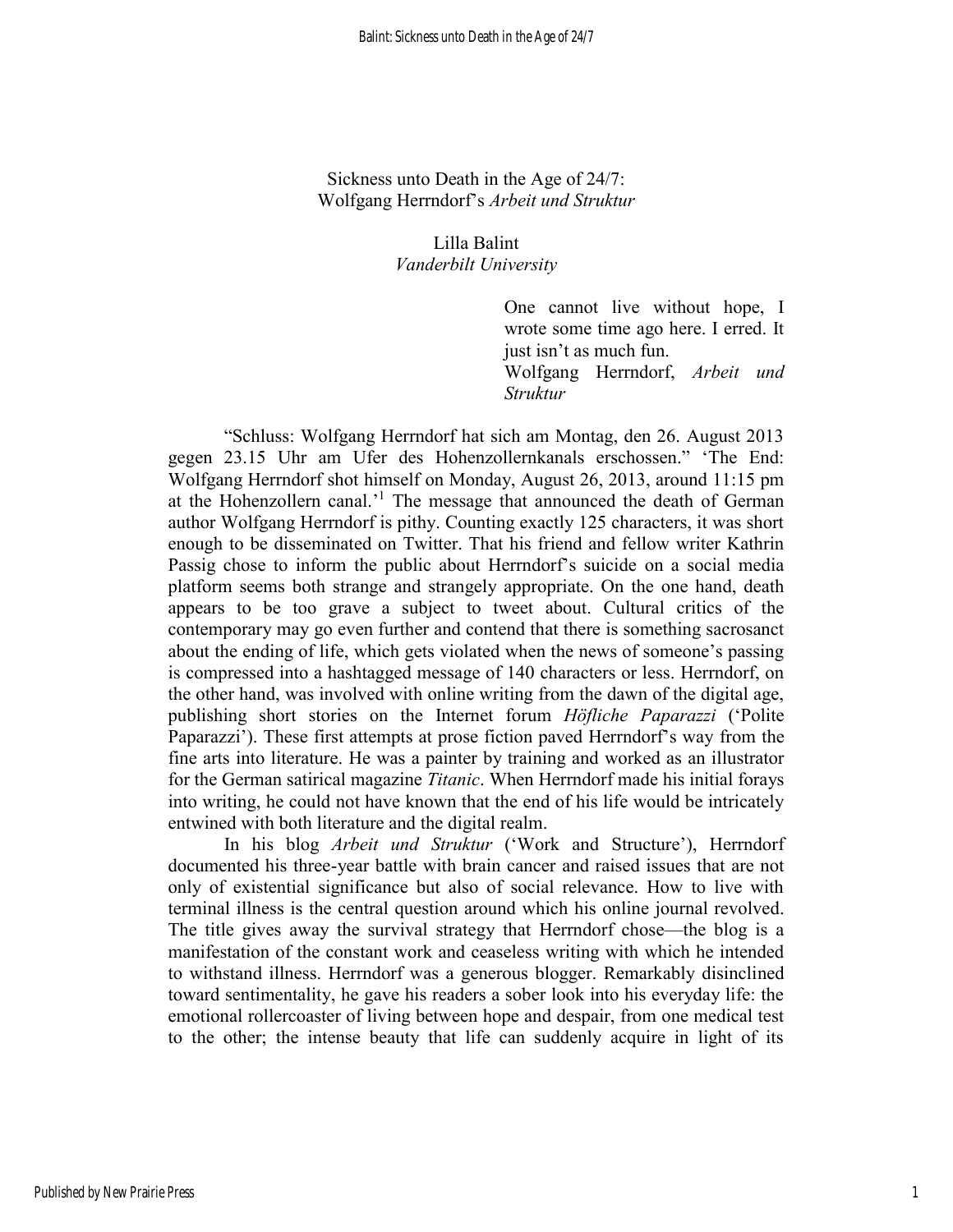waning; his vivid dreams and worst nightmares; and how the most mundane activities turn into obstacles when the body breaks down. He describes, for instance, the experience of playing soccer with a limited field of vision, and he recounts several nights wandering around in Berlin for hours, not finding his way home because the tumor deteriorated his sense of direction as well. Herrndorf also relates in painstaking detail how cancer renders him increasingly silent, directly impairing his ability to communicate, to find language, to write.

*Arbeit und Struktur* not only propelled illness and suffering into the consciousness of its continually growing readership, but by doing so also raised decidedly ethical issues. As a text that both chronicled Herrndorf's bodily decline and testified to his struggle to keep mentally afloat, the blog inadvertently asked what dignified life toward death may look like, and if—and under what circumstances—assisted dying might be acceptable. Since terminal illness made Herrndorf increasingly reliant on the immediacy of the blog form to foreground these ethical concerns, *Arbeit und Struktur* gives occasion to revisit and rethink some of the most vitriolic criticism leveled at the digital. The age of 24/7, as Jonathan Crary calls the contemporary era, at once promotes and demands incessant activity, leaving only modicums of time for sleep and recuperation. Crary's assessment of the logic of 24/7 appears to be indebted to Walter Benjamin's assertion that "capitalism is the celebration of the cult *sans rêve et sans merci*" ("Capitalism as Religion," 259, emphasis in original). In his attempt to capture the homogenization of time that the digital contemporary instigates, Crary draws on Benjamin's insight that in capitalism there is "no 'weekday,' no day that would not be a holiday in the awful sense of exhibiting all sacred pomp" (259), but reverses its premise. Rather than turning every day into a religious holiday, capitalism in the age of the digital induces precisely the colonization of holidays as putative "normal" hours of work, Crary argues. If we follow his characterization, the question arises how sickness is negotiated and represented in a time that fosters doing away with even regular pauses for rest. Illness, defined in this context precisely as the inability to be constantly on, after all, appears to defy the ethos of ceaseless work that Crary regards as the driving force behind the neoliberal regime of time. In the contemporary, the struggle against sickness thus (also) becomes a battle against 24/7, which insinuates the very impossibility of downtime. As an involuntary interruption of the steady flow of permanent work, illness forces its own distinct temporality upon us and by doing so shatters the illusion that complete control over time at all times is, in fact, attainable.

But how does one die, then, in the digital age? Putting this question at the center of this essay, I examine *Arbeit und Struktur* in two contrasting ways. Focusing on work, and its attendant concept of self-administration, the first part opens up a dialogue between Crary and Herrndorf. Reading Herrndorf's blog through Crary's *24/*7, and vice versa, allows us both to see the limits of Crary's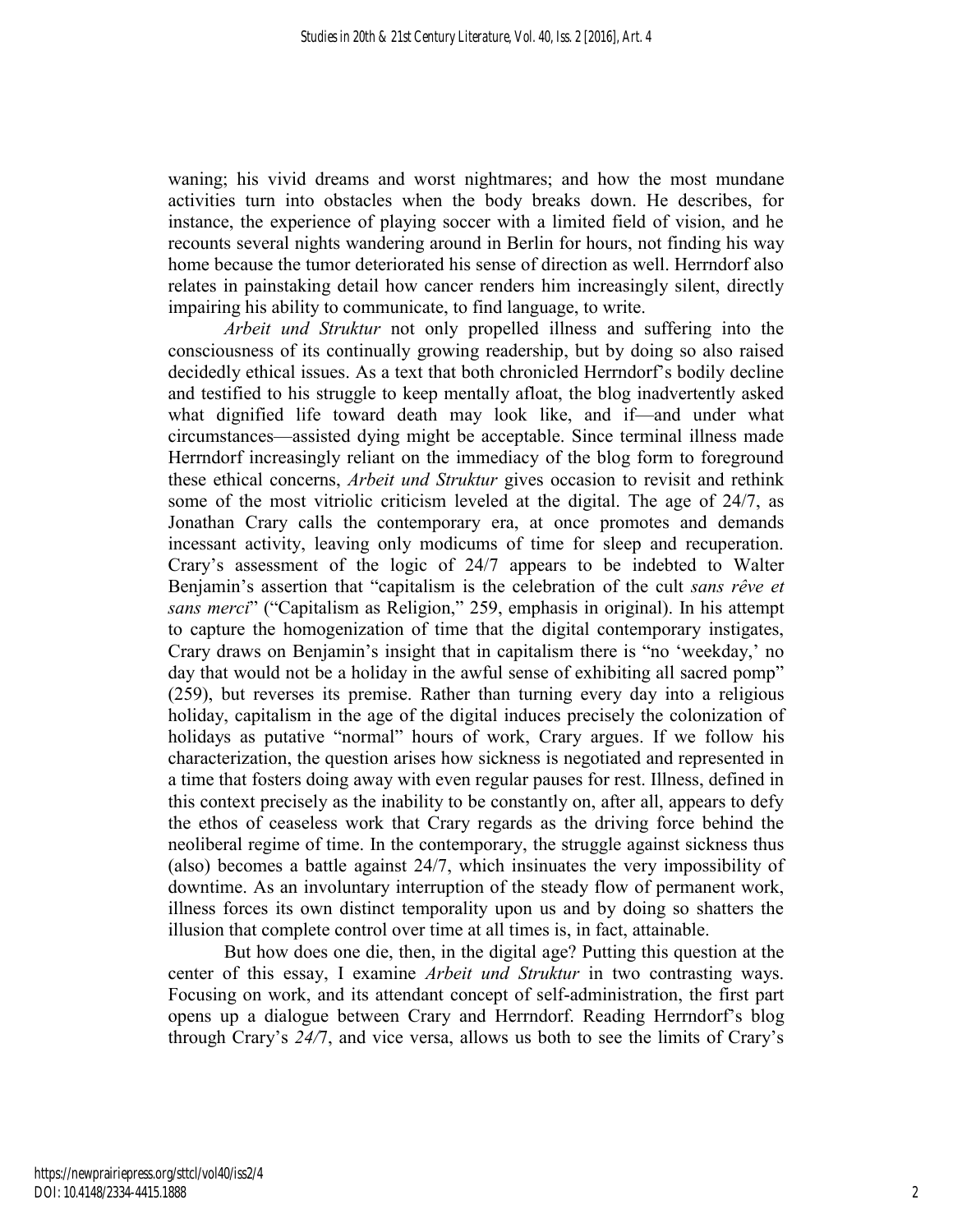critique of the digital age and to examine *Arbeit und Struktur* in relation to theories of the contemporary. Heeding, however, the fact that Herrndorf was not only sick in the age of the digital but also mediated this existential experience in an online journal, I examine the different modes of writing that intersect in Herrndorf's digital text in the second part of this essay in order to identify core features of his poetics, which are located at the intersection of illness narratives and digital writing.

#### Literature and the Blog

"Am besten geht's mir, wenn ich arbeite" (44) 'I am at my best when I work,' Herrndorf states one month into chemotherapy and radiation.<sup>2</sup> Unsure how much time he had left to complete his projects, Herrndorf started to work at a manic pace: "Ich werde ein Buch schreiben, sage ich mir, egal wie lange ich noch habe. Wenn ich noch einen Monat habe, schreibe ich eben jeden Tag ein Kapitel. Wenn ich drei Monate habe, wird es ordentlich durchgearbeitet. Ein Jahr ist purer Luxus" (107) 'I will write another book, I tell myself, no matter how much time remains. If I have only one month, I will write a chapter every day. If I have three months, I will revise the book thoroughly. A whole year is pure luxury'. According to the American Brain Tumor Association, the median survival rate for adults with aggressive glioblastoma—the form of brain tumor from which Herrndorf suffered—is 14.6 months. If luck is an appropriate term to use in the case of terminal illness, we can say that Herrndorf was fortunate to outlive this prognosis by more than two years. It was a tremendously productive time for him: between February 2010, the time of the terminal diagnosis, and his death in August 2013, he finished two books. *Tschick* (2010; *Why We Took the Car*, 2014), his novel for young adults, was an immense success not only with its target audience but also beyond it. The story about two teenage boys who steal an old car to embark on a road trip from Berlin to the German countryside made Herrndorf "a six-figure author" (*Arbeit und Struktur*, 199), won numerous book awards, and was translated into twenty-four languages. *Tschick* catapulted Herrndorf, already the author of two volumes of fiction by then, from the margins of the literary marketplace right to the center of it. A year later, his postmodern thriller *Sand* (2011; 'Sand') appeared to similar critical acclaim. *Bilder deiner großen Liebe* (2014; 'Pictures of Your Great Love'), his last novel, remained a fragment and was published posthumously.

In *Arbeit und Struktur*, Herrndorf provided a meticulous documentation of the progress he made on his novels. In this sense, the blog is a work journal that complements his works of fiction. *Arbeit und Struktur*, however, was also an undertaking in its own right, or to be more precise, it evolved into one slowly over time. Finishing *Tschick* and *Sand* left Herrndorf without a further project whose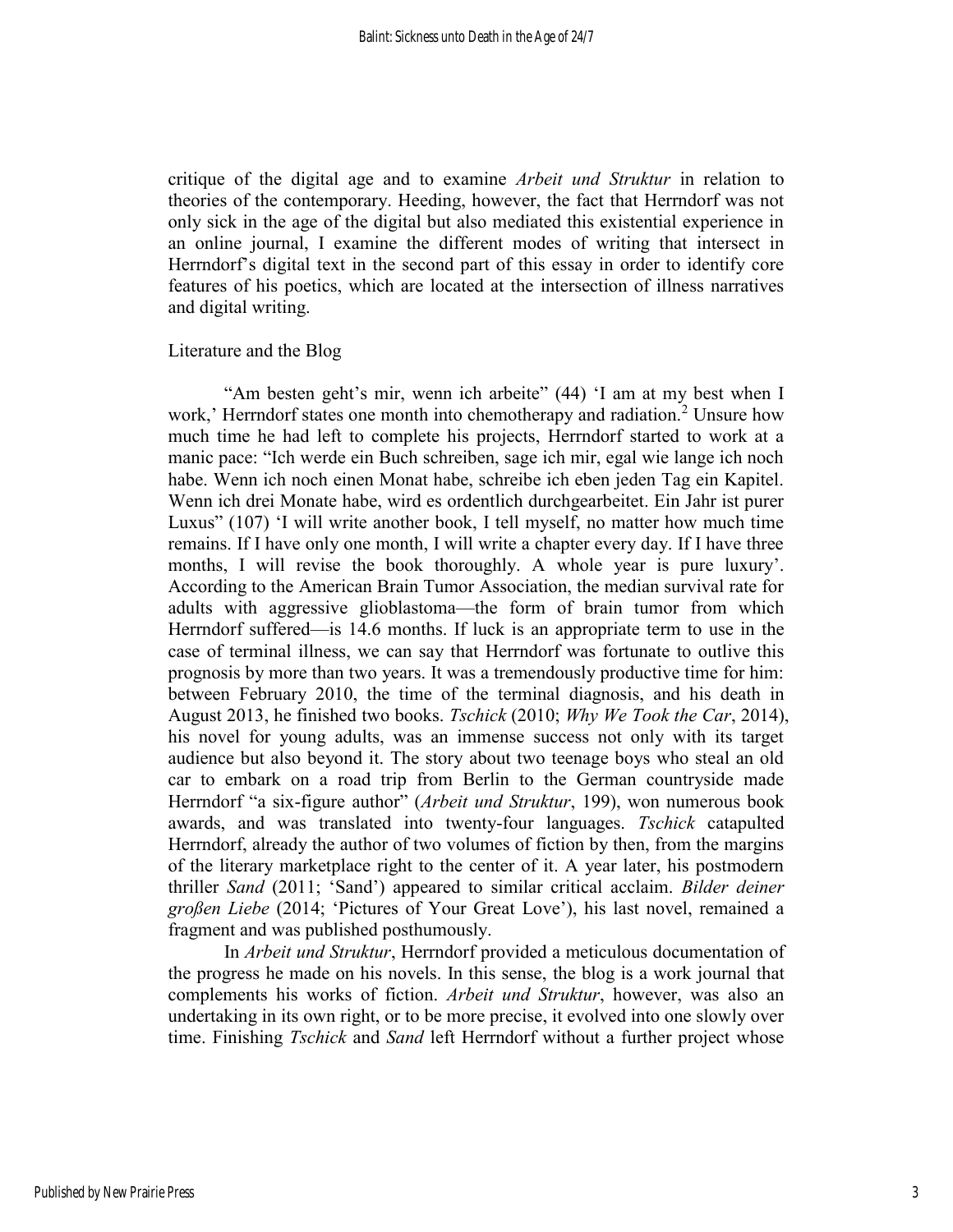completion would have been within reach. Upon the submission of *Sand* to his publisher, it was the horror vacui of vacant time that set in: "Vorläufige Version des Wüstenromans zusammengeschraubt und an die ersten Korrekturleser geschickt. Danach sofort Gefühl der Leere. Was als nächstes? Ich weiß es nicht" (219) 'Sent it out to the first proofreaders. Then immediately, the feeling of emptiness. What's next? I don't know.' The blog was next, as long as Herrndorf was able to write, until about a week before his death.

I use the genre designation "blog" as a shorthand here, which does not reflect the generic changes that occurred while *Arbeit und Struktur* developed into a blog; nor does it take into consideration the blog's history beyond the digital realm and how its publication as a book—under the same title—may have impacted Herrndorf's aesthetic decisions regarding the blog itself. I have chosen to adopt the term, in part, for the practical reason that *Arbeit und Struktur* has been identified as a blog in public. Moreover, the identification represents a strategically reductive move that is to highlight what *Arbeit und Struktur*, in fact, shares with the digital genre and how it diverges from it.

A blog, Jodi Dean explicates, is "a collection of posts (each with its own permalink), appearing in reversed chronological order, time-stamped, and archived. Posts can be texts, images, audio, and video. They may feature links to other blogs and sites on the internet. They may offer visitors the opportunity to comment" (84). Leaving aside for a moment the specifics that Dean mentions, returning to the ways in which *Arbeit und Struktur* violates some of these features at a later point, I begin with something that she takes for granted, namely that the blog is a public genre. Although it shares certain properties with the diaristic mode, blogging happens under the eye of the public. If we take the accessibility on the internet as the genre's *sine qua non*, the entries from the first six months of what was to become *Arbeit und Struktur* were not conceived as blog posts. Initially, the blog was a digital journal that Herrndorf set up to inform his friends about his condition, the results of medical tests, surgeries, and the minutiae of everyday life with cancer. Not yet available to the public, the journal occupied a liminal space between private diary and online blog. Geared toward a specific readership, it primarily served the purpose of effective communication. Herrndorf hoped that channeling information about his illness via this semi-public medium would allow for other discursive realms—conversations, email exchanges, and the like—to remain unaffected by the disease.

About six months into digital journaling, a significant change took place: after Herrndorf's friends had established an online platform for him, he made *Arbeit und Struktur* publicly accessible. Considering the gravity of this decision, it is rather surprising that Herrndorf never explicitly elaborated on his reasons for doing so. Because he commented frequently on the imbecility of public discourse on assisted dying, however, it seems plausible that he regarded the blog as his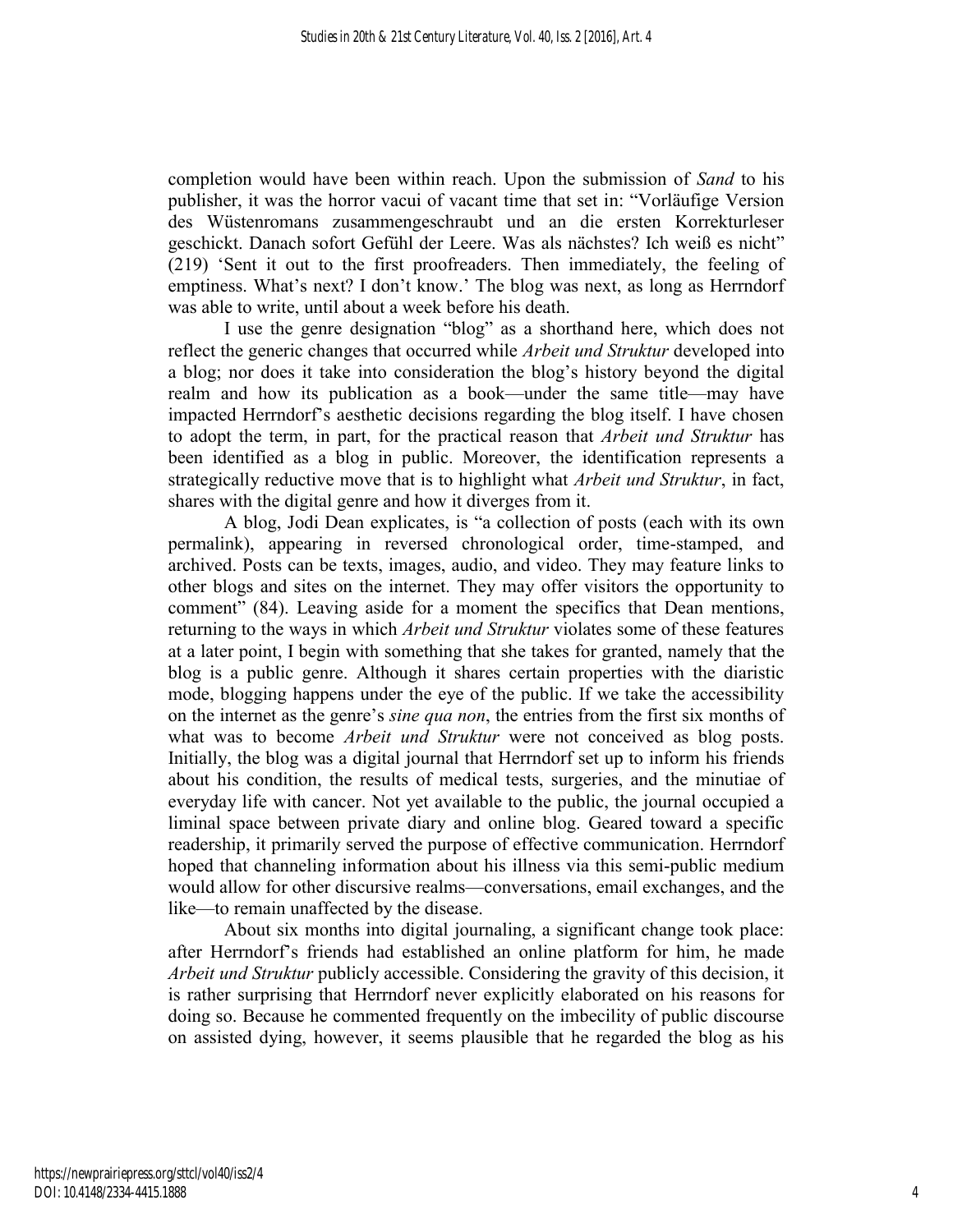timely and necessary contribution to the discussion on euthanasia—necessary in the sense that the blog lent voice to someone whose life was directly affected by terminal illness.

But what kind of contribution is *Arbeit und Struktur*? While the target audience broadened from friends only to the unknown mass of digital readers, the posts show remarkable continuity both in terms of content and form. From the vantage point of retrospective reading, the shift from restricted to public access, from digital journal to blog, is barely noticeable. The transition that *Arbeit und Struktur* undergoes over time is not related to audience and accessibility but to a dilemma regarding the representation of brain cancer: How can the blog both chronicle the progression of illness and maintain its integrity as a text? In what follows, I argue that *Arbeit und Struktur* harbors different modes of writing, modes that are in tension with one another. Revealing the generic instability that the digital medium accommodates, I first turn to *Arbeit und Struktur* as a blog and to the ways in which it relates to work and the production of the self. In a subsequent step, I examine how Herrndorf also breaks away from the documentary and diaristic mode to which the blog subscribes and opts for the literary as well.

#### Working Unto Death

Work and labor have been key categories of social thought from Marx to contemporary leftist theory. Crary summons this critical tradition in a somewhat disguised form. In *24/7*, it is not work per se that he employs as a central concept but rather its very other: sleep. To refocus our attention from work to the time of rest and recuperation is a subtle move to bring to light something that, according to Crary, has been constantly eroding in the age of the digital: his critique works to rehabilitate sleep, to make it central against the onslaught of ceaseless labor that the 24/7 demands of digital natives. In the world of unregulated and rampant work, it is sleep—long thought of as the most indolent of activities—that harbors the potential of resistance, Crary implies, because it is "an irrational and intolerable affirmation that there might be limits to the compatibility of living beings with the allegedly irresistible forces of modernization" (19).

In Crary's bleak view of the digital age, as being fed by and feeding into neoliberal economies of time, there are few "significant interludes of human existence" that have not yet been annexed as (potential) work time (21). He is cautious, however, not to advance an argument based on technology alone because the nonmaterial changes that new media effectuate by far outweigh (and outlive) their initial technological base. More important than new devices, networks, or digital platforms are the "rhythms, speeds, and new formats of accelerated and intensified consumption" (Crary 43) that emerge in their wake.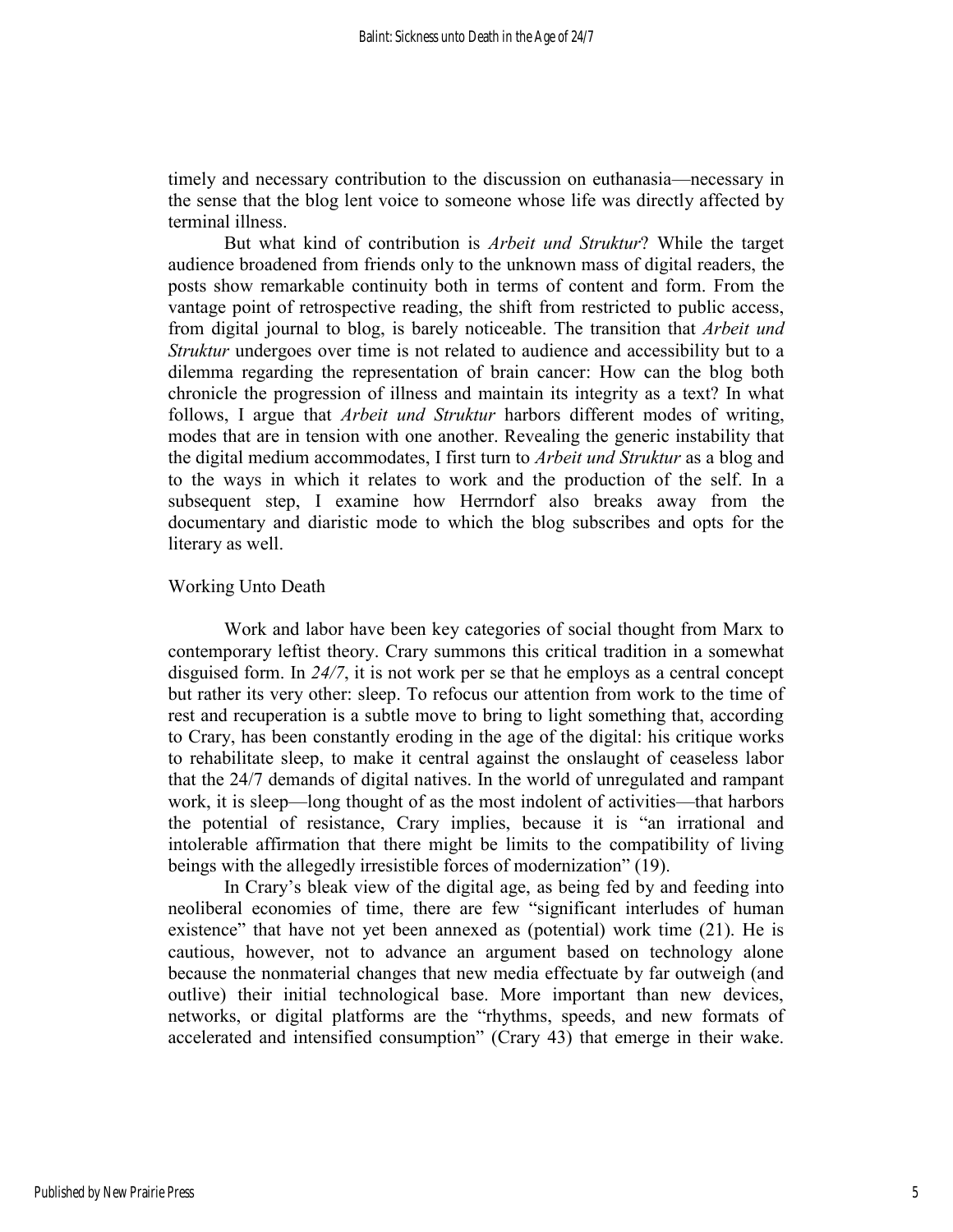The temporality of 24/7 thus not only renders work ubiquitous but by doing so also makes incessant inroads against the natural rhythms of the body, including patterns of sleep and rest. Individuals—a notion gradually hollowed out because of these changes—are constantly interpellated by techniques of "digital personalization and continual self-administration" (Crary 47).

Blogging is a technology of digital self-management par excellence. As Dean asserts in *Blog Theory*, it appears as a "way of documenting, reflecting on, and hence managing oneself" (61). Herrndorf seems to be acutely aware of how the production of the self is entwined with blogging when he explicitly alludes to digital writing—essentially in the same vein as Dean—as "der Versuch sich selbst zu verwalten, sich selbst fortzuschreiben" 'the attempt to administer oneself, to write oneself forth' (Herrndorf 214). When administration and management are applied to social processes, they capture the rationalization that modern societies have undergone. Max Weber's concept of disenchantment expresses the ambivalence inherent to this process: while the rational organization of society bestows order, stability, and predictability, the attempt to control by means of reason comes at the price of magic and wonder being banished from our belief systems. If administration and management are used in relation to the self, this ambivalence fades. The undertone pertaining to these terms becomes decidedly negative, for they convey that rationalization is not constrained to the systemic organization of society but becomes a principle that governs all realms of life, permeating also to the innermost spheres of individuals. Both Crary and Dean contend that new technologies of the self that emerged in the digital age have detrimental effects: they render us affectively numb, isolate us socially, and therefore make us politically ineffective. Technologies that tamper with our sense of time thus have far-reaching consequences, Crary suggests, and goes so far as to call them "strategies of disempowerment" (47).

*Arbeit und Struktur* invites us to shift our perspective and to examine these theories from a vantage point that takes into account the physical body and its conditions. Herrndorf wrote with the certainty that his days were numbered and with the uncertainty of when, and how, the tumor would start to damage his brain, affecting functions that are key in maintaining a sense of self such as language, perception, and memory. Under such precarious conditions, blogging represented a deliberate effort on Herrndorf's part to administer the self. Continuous public writing was a way for him to gain assurance that there was still a self left, able to think, capable of lending language to thoughts, and thus to communicate in spite of the declining body. The position of the sick body makes apparent the hidden premise that underlies Crary's argument. Crary assumes a wholeness of the self that gets compromised by various forms of digital personalization, labeling them as "insubstantial electronic surrogates for the physical self" (99). *Arbeit und Struktur* is precisely such an "electronic surrogate" but one that becomes central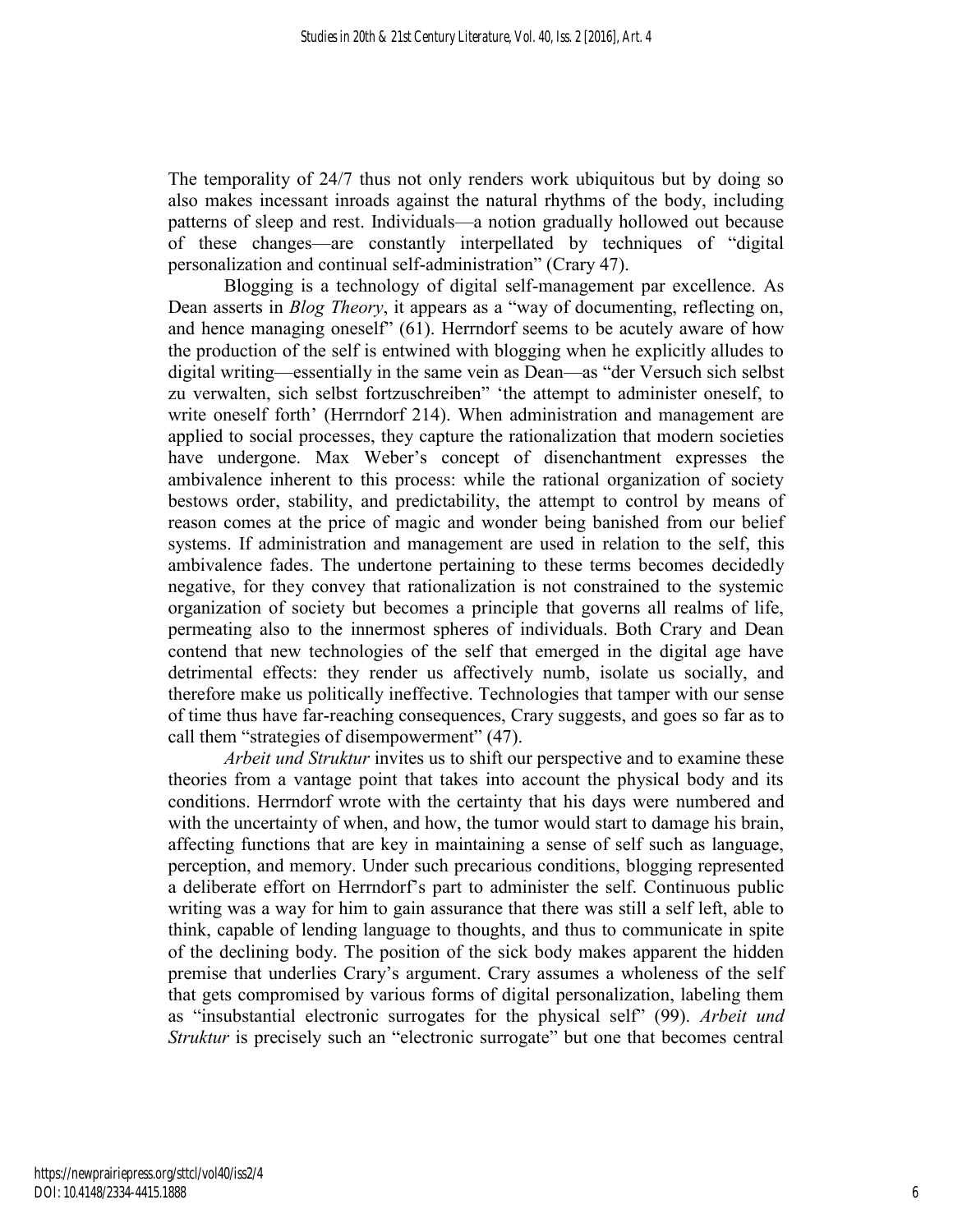in counterbalancing the disintegrating effects of cancer. While for Crary the digital, and the regime of 24/7 that it has ushered in, has a life-defying quality, Herrndorf's blog represents an example where the electronic management of the self becomes a life-sustaining practice precisely because the time sensitivity of new media allows for a continual production of the self. Blogging no longer appears as an insufficient proxy that cannot but fall short of rendering adequately the real self that exists in flesh and blood. When a sense of wholeness—be it either tied to the physical self or to a more comprehensive notion of selfhood—is not, or cannot, be taken for granted, the valence attached to digital personalization and electronic self-management shifts. The digital simply becomes yet another realm in which the fragmented self leaves its footprints.

Herrndorf, in fact, does not distinguish between technologies of the self that have already existed before the digital age and novel possibilities opened up by new media. Trying to capture the elusive quiddity of the self, he inquires into consciousness: "Was ist das Bewusstsein? Man spürt es nicht. Um es zu spüren, fehlt das Organ" (214) 'What is consciousness? It cannot be sensed, the organ for sensing it, is missing.' For lack of an actual body part in which consciousness materializes, Herrndorf conjures up an image that appeals to our imaginative faculties. He likens the self to "ein Buchhalter, der die Inventarliste schreibt" (214) 'a bookkeeper who is writing the inventory.' This imaginary figure is something like an administrator (of the self) insofar as she is in charge of assembling all the thoughts, feelings, impressions, and memories that lie scattered around, entrusted to "flüchtigen Medien, Tagebüchern Freunden, Floppy Disks und Papierstößen" (214) 'ephemeral media, diaries, friends, floppy discs, and piles of paper.' Herrndorf's bookkeeper ought to assemble a totality out of those shards of the self that are stored in different media, but all attempts to create the "security back-up of the whole endeavor" are in vain. The bookkeeper cannot but fall short of writing the "full inventory" because a unity of the self that the metaphor implies is essentially unattainable. What the poetic image of the failing bookkeeper thus stands for is a decentered notion of the self.

Herrndorf operates on the assumption that the self is always already outsourced to and existent in various media. Moreover, he does not distinguish between different media but boldly lumps together various material ones including floppy disks and paper—with immaterial and elusive platforms such as the memory of friends. Rather than a radically new way of administering the self, the digital is in line with other techniques that have been extant before the digital age, all instituted to "sich selbst zu verwalten, sich fortzuschreiben, der Kampf gegen die Zeit, der Kampf gegen den Tod…." (214) 'administer oneself, to write oneself forth, in the battle against time, the battle against death.' From the perspective of death, both non-digital and digital writing appear as an effort to outlive the frailness of the embodied self and to transpose it from the transiency of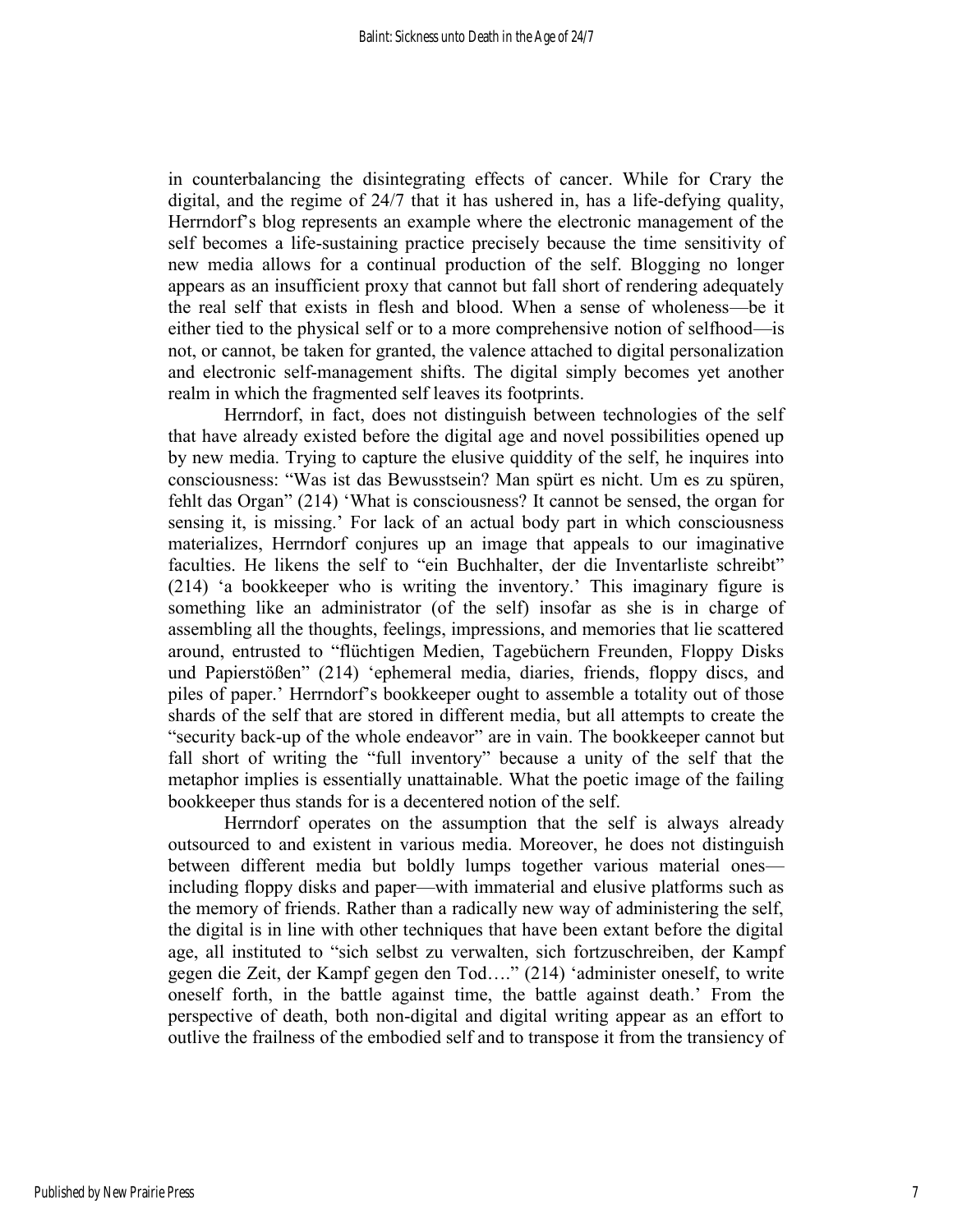the human flesh into various media that may not be everlasting either but are perhaps more durable. This nondiscriminatory understanding of blogging that regards digital writing as yet another technique of (linguistic) self-management may foreshadow and explain the ease with which Herrndorf shifts from blog mode into a more explicitly literary register in *Arbeit und Struktur*.

#### "To Be a Master in One's Own House"

The most common symptoms of glioblastoma are headache, nausea, vomiting, and drowsiness. Depending on the location of the tumor, the disease may also limit certain functions of the brain ("Glioblastoma"). Herrndorf suffered from epileptic seizures, altered vision, and hallucinations; the tumor also impaired his ability to speak and disrupted his sense of orientation. Invoking the lack of control and conscious life that is attributed to plants, he mockingly called his brain restricted in its normal functioning "Gemüse" 'the veg.' What lurks underneath the ironic moniker is Herrndorf's personal ethics regarding a life that is worth living. The question of quality for him, the normative moment that distinguishes mere life—sustained by organs that have not ceased to function yet—from meaningful life is based on language and the ability to communicate. The nickame 'veg' functions as a shorthand for the former, for biological existence. Life in an emphatic sense, however, becomes possible only, for Herrndorf, when the individual is able to reach beyond the confines of the self by means of language. "Menschliches Leben endet, wo die Kommunikation endet, und das darf nie passieren. Das darf nie ein Zustand sein" (224) 'Human life ends where communication ends, and that can't ever happen. That can't ever be a state,' he writes after a seizure that rendered him unable to speak for some time. Despite its descriptive form, this is a clearly normative statement for it is often enough the case that life drags on even though meaningful communication has become impossible. What Herrndorf implies is that life *ought to* end when communication ends. That he defined a state without language as "not doable" points us to the animating force behind *Arbeit und Struktur*. The blog mutated from an informational medium about Herrndorf's physical condition—with restricted accessibility—into a more comprehensive digital diary because it was the platform where Herrndorf's (public) battle for language took place.

If the ability to communicate was the *differentia specifica* of meaningful life for him, we may as well go further and surmise that dignified life with terminal illness was to exercise some control over death. He confessed prior to the first MRI: "[…] ich wollte ja nicht sterben, zu keinem Zeitpunkt, und ich will es auch jetzt nicht. Aber die Gewissheit es selbst in der Hand zu haben, war von Anfang an notwendiger Bestandteil meiner Psychohygiene" (50) 'I didn't want to die, never ever, and I don't want to now either, but the certainty that I have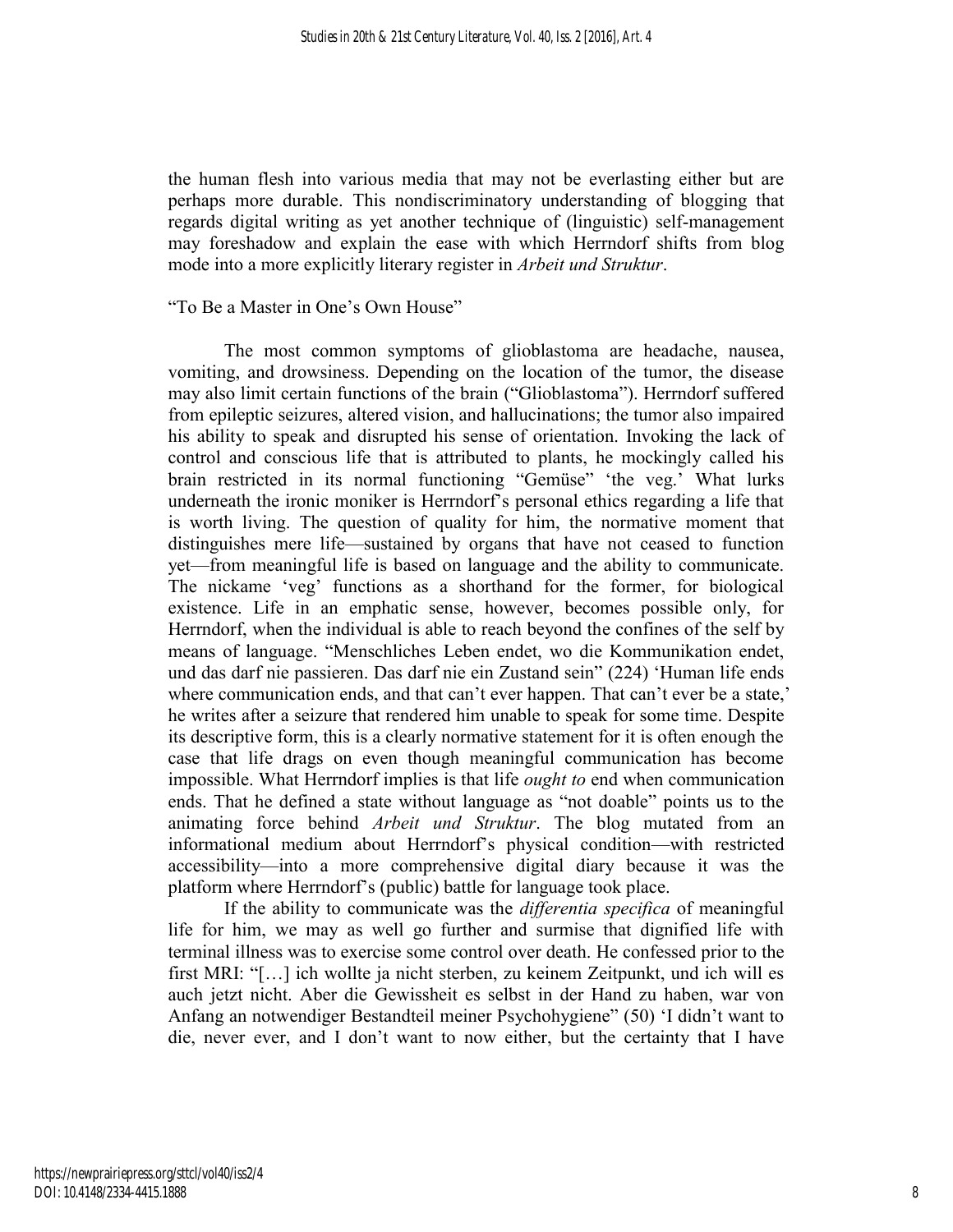control over death was from the very beginning a necessary part of my psychohygiene.' Herrndorf wanted an "Exitstrategie" (50) 'exit strategy,' as he called it, a safe way of ending his life at a moment when cancer had not yet seized complete control over his brain. Since doctors were unwilling to assist him, he obtained a "357er Smith & Wesson, unregistriert, kein Beschusszeichen" (80) '357 Smith & Wesson, unregistered, no official proof mark.' The ownership of a gun granted Herrndorf control over the method and place of his death: "Ich weiß, wie, ich weiß, wo, nur das Wann ist unklar. Aber dass ich zwei Kategorien kontrolliere und die Natur nur eine—ein letzter Triumph des Geistes über das Gemüse" (198) 'I know how, I know where, only the when remains unclear. But that I control two categories and nature only one—a last triumph of the mind over the veg.' In determining the time of his suicide, *Arbeit und Struktur* played a key role.

Rather than merely a medium for chronicling his illness, the blog became a means for Herrndorf to gauge his own mental capabilities. Akin to MRIs that measure tumor growth with the help of medical imaging, his changing ability to write and work served as Herrndorf's personal diagnostic tool. The mastery of moods, feelings, thoughts, and passing sensations through language signified that the possibility for dignified life—communication—still existed. Yet the extent to which language left Herrndorf is, in fact, difficult to discern from the text: "Ich möchte etwas sagen und kann es nicht. Ich denke darüber nach, was ich sagen will, und weiß es nicht" (222) 'I want to say something but can't, I think about what I want to say and I don't know,' he writes as early as August 2011. And almost two years later, Herrndorf notes that "Kann mich mit C. kaum sinnvoll unterhalten. Sie versucht meine Sätze zu erraten und zu ergänze" (417) 'I can hardly have a meaningful conversation with C., she tries to guess and complete my sentences.' Language became increasingly unavailable to him not only in oral discourse but also in writing: "Beim Schreiben fehlen mir die passenden Verben. Und wenn ich sie habe, fehlt mir die Konjugation" (417) 'I blank on the verbs when I write. And when I find them, I can't conjugate them.' The trajectory of gradual demise is inscribed into these sentences, yet at the same time, they encapsulate the fundamental paradox that underlies Herrndorf's endeavor: the breakdown of language is communicated in the form of impeccable sentences.

After a while, chronicling life with brain cancer would have had to turn into the documentation of the decease of language, the waning ability to stem the progression of illness and the passage of time. If Herrndorf had rendered the damages that the tumor caused directly in language, his text would be riddled with mistakes of all kind. Posts with missing words or without grammatical markers would be incomprehensible. The principal decision that Herrndorf must have faced at some point was whether to opt for a representation of brain cancer, disclosing not only through content but also in form how the mastery over words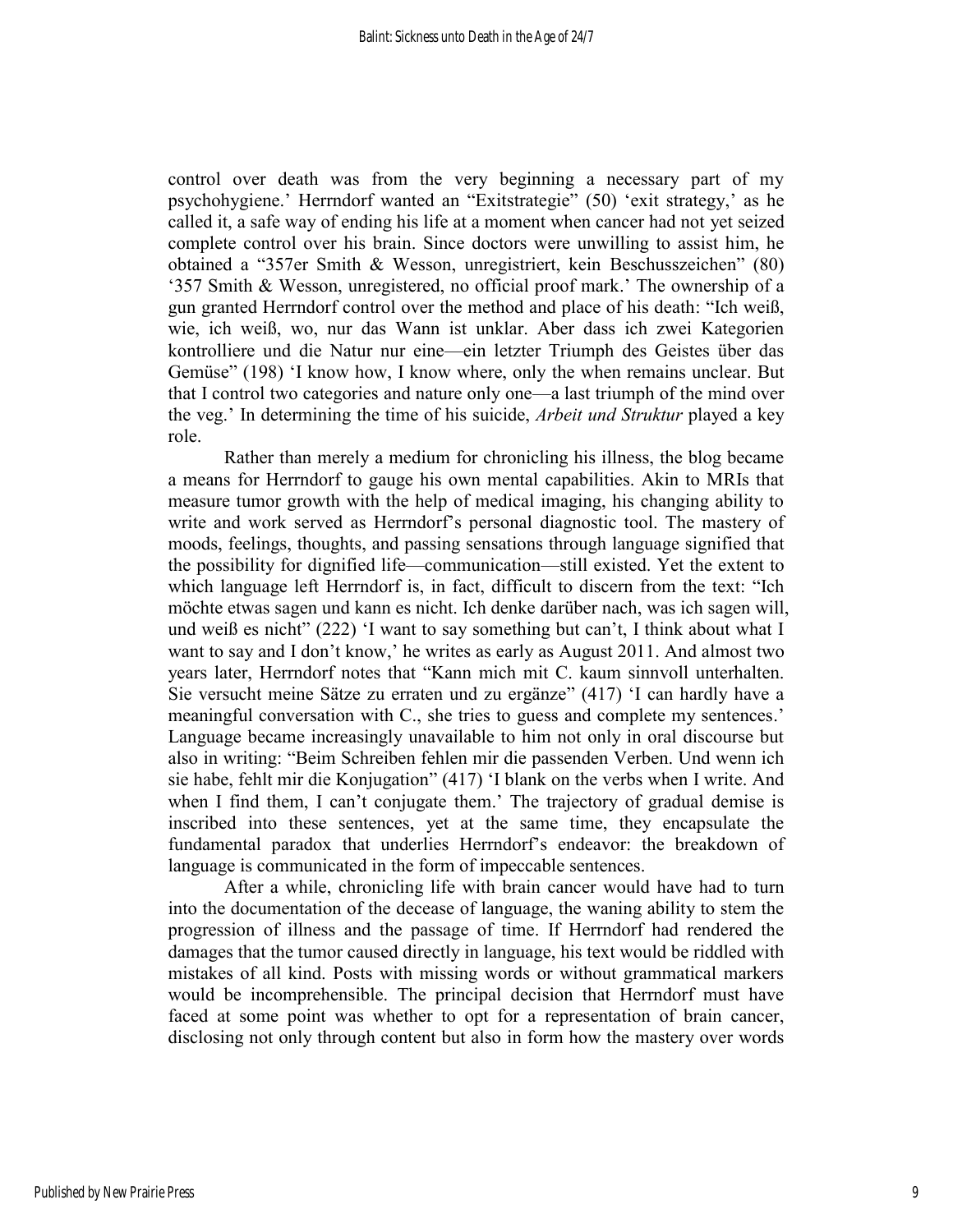and sentences slipped away from him, or to maintain what we could call the literary integrity of the text. His text—freed from errors, typos, and grammatical mistakes with the editorial help of friends—bespeaks that Herrndorf opted against such a violation of the code of the literary. Thus we may conjecture that while *Arbeit und Struktur* may not have started as a literary endeavor, it became one over time.

This embrace of the literary, however, represents a shift away from the continual production of the actual self, the self that breaks down and struggles for language. Or, to be more precise, the literary refers to this self only through content but extracts it from the form because it is precisely formal intactness that vouchsafes for the literary. While the digital surface of *Arbeit und Struktur* remains unaltered, the text shifts over into the literary mode, relinquishing the blog's initial raison d'être of evidencing whether or not dignified life was still tenable. These two modes of writing—the documentary, which motivated the blog in the first place, and the literary, which evolved into a concern once the integrity of the text would have been affected by the symptoms of brain cancer—are in tension with each other. The blog's afterlife in the non-digital sphere asks us to not only to examine this generic instability in relation to representational concerns but also to shift our attention to the literary marketplace and how it may have influenced aesthetic as well as strategic decisions regarding the blog.

The fact that Rowohlt published *Arbeit und Struktur* in print after Herrndorf's death in 2013 calls attention to the presence of the literary mode within the digital. This rare instance of a blog's offline publication in its entirety raises the question to what extent Herrndorf's explicit wish for *Arbeit und Struktur* to appear posthumously as a book may have motivated his decision to side with the literary rather than the documentary when his life—and by extension the blog—was nearing its end. Herrndorf's stance toward the standards of language become abundantly clear in Kathrin Passig and Marcus Gärtner's afterword to the print edition, where he is quoted to have said: "*Ich wollte, dass dieses Buch wie der Code civil geschrieben sei. In diesem Sinne sind alle dunklen und unkorrekten Sätze zu korrigieren*" (444; italics in the original) '*I want this book to be written like the Napoleonic code. To this effect, all unclear or incorrect sentences are to be corrected.*' The offline edition thus emerged with the editorial assistance of friends who sifted through the digital text once again to ensure that it would meet the standards of the print medium, but it may well be that the blog was conceived already with one eye toward its posthumous publication.

The subliminal presence of the literary within the blog—highlighted by the blog's afterlife in the realm of print—raises the question of what kind of reading *Arbeit und Struktur* in its digital version, in fact, engenders. One of the defining features of the blog, as Dean notes, is its reversed chronology. In its current setup, however, the opening post to *Arbeit und Struktur* is a preface of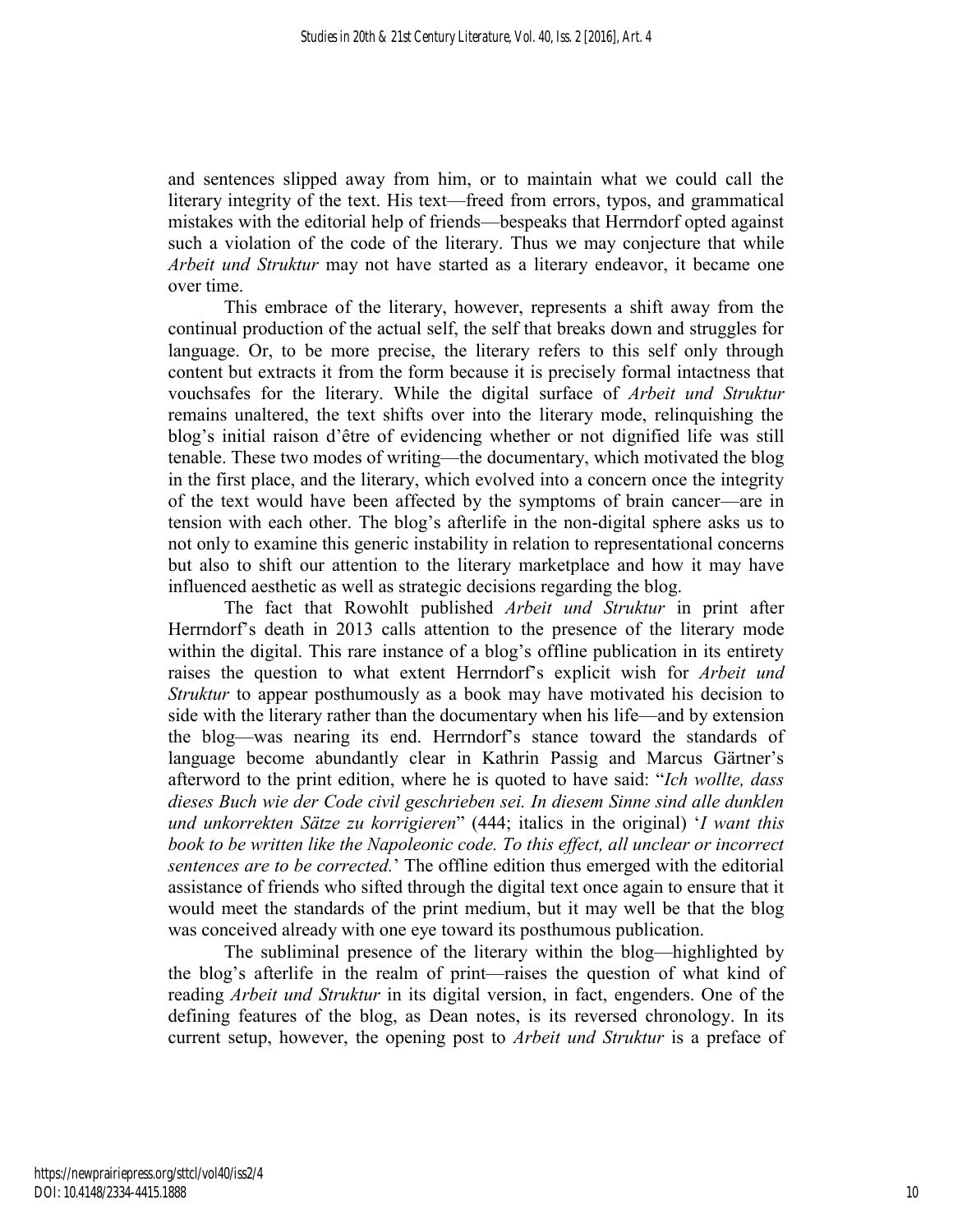sorts, stating that initially the blog was not publicly accessible, which then turns into a signpost that tacitly advises the reader to adhere to a chronological order in her reading. Accordingly, the arrangement of the links on the page encourages her to navigate to the first actual entry, "Dämmerung" 'Dawn,' from which the blog unfolds in a temporal order. The chronological reading, favored by the current architecture of the blog, brings to the fore the volatility that pertains to the organization of digital material. While the printed page locks whatever is printed on it into a particular position, the digital offers malleable platforms. Content can be shifted around, reorganized, and archived in various ways, impacting not only the presentational side but also the act of reading and meaning-making. A glance at the archived history of *Arbeit und Struktur* reveals that while the blog was still active, the posts followed a more or less reversed chronology, thereby emphasizing time and up-to-dateness. Moreover, each new entry to the blog was imbued with a heightened or a special kind of significance because updates signified survival—that there was still life left.

Herrndorf's death, however, obliterated the immediate purpose of such a temporal ordering: the newness that is highlighted by the blog's reversed chronology became irrelevant, if not inappropriate. The posthumous reorganization of the posts bespeaks the generic malleability or instability for which the digital allows. The current chronological setup, and the attendant reading that it necessitates, construct the text in a very different way, further undoing the blog mode and pushing *Arbeit und Struktur* into the direction of the literary. It is at this point that we have to examine the text from the vantage point of illness stories, in order to see how Herrndorf, while ensuring the literary afterlife of his blog, also fundamentally challenges conventional illness narratives.

#### *Arbeit und Struktur* as Illness Narrative

Terminal illness inevitably calls attention to time. It lends sudden intensity and acute relevance to a question that hardly ever comes to the fore under normal circumstances: how much time is there left to live? It is the imminence of death that links many disparate posts in *Arbeit und Struktur*. The possibility of a life cut short reveals the assumption that lurks in the most mundane episodes of everyday life: that there is a future. When Herrndorf laconically notes on December  $15<sup>th</sup>$ , 2012 that "Das Verfallsdatum auf dem bei Kaiser's gekauften Ciabatta zum Aufbacken ist der 17. Februar" (375) 'the expiry date on the ciabatta from Kaiser's is February  $17<sup>th</sup>$ , he alludes to the possibility that the bread may, in fact, "outlive" him. He exposes how such diverse things as next year's tax return, the acquisition of a winter coat, or moving into a new apartment all rely on the same sense of trust that is placed into the fact of a future. This heightened significance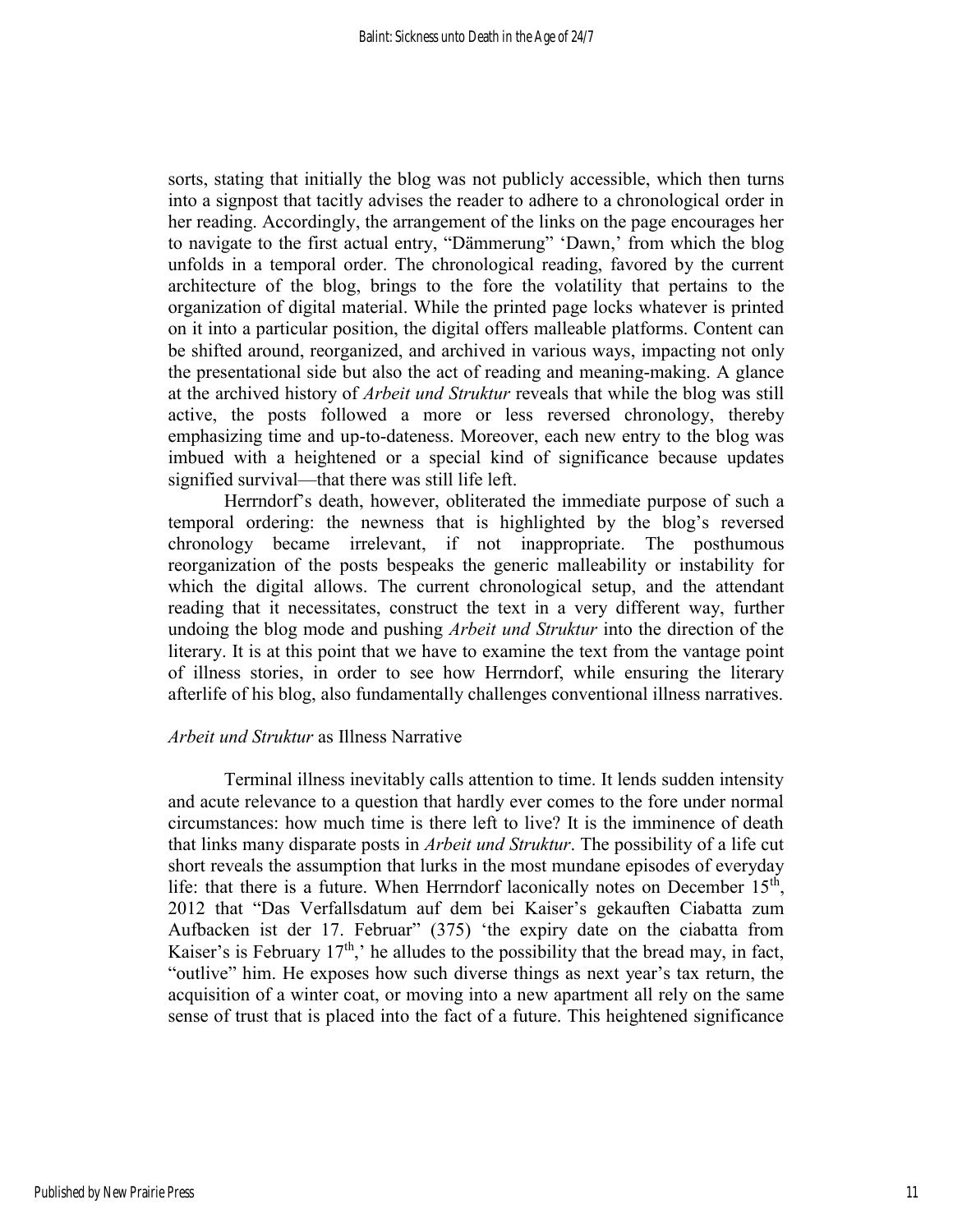of time manifests on the thematic level of *Arbeit und Struktur* but is also entwined with its very form, digital writing.

A particular temporality pertains to blogs, namely immediacy. Not only do blogs predominantly revolve around the present, the various aspects of the contemporary, but they also make content available without a significant time lag. Adhering to a different temporality than non-digital publishing, the time that passes between the completion of a digital text and its publication can be minimal. *Arbeit und Struktur* relied on the genre's double entwinement with the present. The immediacy of the digital genre allowed for the chronicling of swiftly changing bodily conditions, momentary moods, and passing sensations, enabling Herrndorf to "[arbeiten], um zu arbeiten" (85) '[work] in order to work,' as he termed his survival strategy. Moreover, the possibility of instantaneous publication exceeds the temporal dimension and impacts the formal properties of Herrndorf's illness story as well. In what follows, I focus on *Arbeit und Struktur* as literature in order to determine how the blog diverges from conventional illness narratives and to ascertain the ways in which the digital contributes to a novel form.

Approximately a year into blogging, Herrndorf sums up his first twelve months living with brain cancer: "Bilanz eines Jahres: Hirn-OP, zweimal Klapse, Strahlen, Temodal. 1 ¾ Romane, erster großer Urlaub, viele Freunde, viel geschwommen, kaum gelesen. Ein Jahr in der Hölle, aber auch ein tolles Jahr. Im Schnitt kaum glücklicher oder unglücklicher als vor der Diagnose, nur die Ausschläge nach beiden Seiten größer" (197) 'Balance sheet of a year: brain surgery, twice in the loony bin, radiation, Temodal.  $1 \frac{3}{4}$  novels, first major holiday, many friends, swam a lot, barely read. A year in hell, but also a fabulous year. On average, barely happier or unhappier than prior to the diagnosis—only the amplitude is bigger in both directions.' After recapitulating the medical events of the year, he moves on to the domains of work and leisure, and then transitions to a cursory account of his overall emotional wellbeing. Herrndorf's summary is brimming with details. Individual words and phrases stand in for the manifold minute stories, little narratives, and various snippets of life that constitute the individual posts of his blog. Only in turning to the affective dimension of the year does Herrndorf employ the more abstract categories of "happy" and "unhappy"; otherwise it is heterogeneity that protrudes. The post functions as a synecdoche of *Arbeit und Struktur* in that it is characterized by the absence of a narrative arc that would organize all these details into a coherent story with a proper beginning, middle, and end.

What allows in most illness narratives for such a relatively coherent structure to emerge is their narrative endpoint, namely survival. Kathlyn Conway calls these illness stories triumph narratives—a designation that is suggestive of the strong teleological tilt that characterizes them. Conway outlines the typical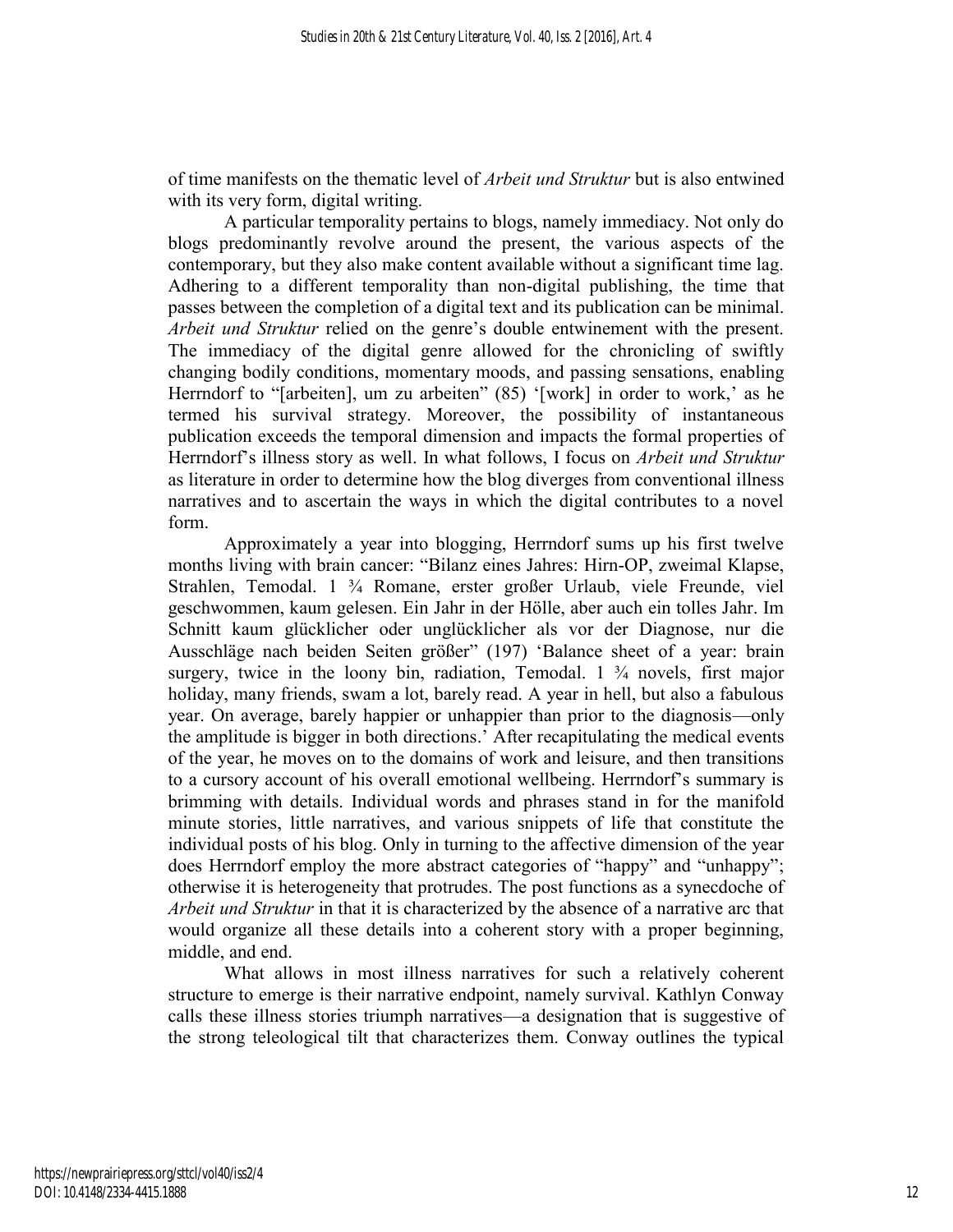plotline of triumph narratives as follows: after an initial shock that sets in with the diagnosis, the author finds a way to cope with the disease, and is "eventually restored to health or achieves some kind of moral resolution" (1). Rather than just the denouement, triumph becomes the structuring principle that turns illness into a narratable story but as such it also dominates these narratives, overshadowing moments of pain and suffering. What makes *Arbeit und Struktur* intriguing from a formal-aesthetic point of view is precisely the impossibility of ultimate recovery. The incurability of glioblastoma denied Herrndorf the possibility of triumph over cancer and raises the question of what other tale can be told of sickness if the most prevalent illness story is rendered obsolete.

Stories do ideological work. Employing narrative means, stories fill a contingent world with meaning, transforming it thereby into a place that appears more familiar. A perfunctory remark by Conway helps us understand what specific form this ideological work takes in the context of disease. "There are a plethora of books about illness and disability," she notes, "in which authors attempt to describe and make sense of a range of devastating bodily experiences" (1). To describe pain and the breakdown of the body, however, is not at all the same as making sense of the experience of illness. Strictly speaking, description entails the straightforward rendition of symptoms only, while the intellectual operation of making sense must exceed the immediate body. Since there is no meaning inherent to physical pain, making sense of sickness requires resorting to interpretative frameworks that transgress the realm of the corporal. Various religions, for instance, offer narratives that account for the condition of illness, that is to say they attribute meaning to the condition of sickness. Similarly to religion, the triumph narrative as the most powerful contemporary myth imbues the intrinsic senselessness of suffering with significance.

In their various iterations, triumph stories construct illness "as an opportunity of personal growth," as Conway puts it (2). The triumph that lends this type of story its name thus represents far more than sheer physical survival. The body and actual pain often get short shrift, or figure only insofar as they allow for illness to emerge as a tale of self-realization or personal transcendence (xi). The individual's triumph over the disease, or nature if we will, becomes a moral victory as these narratives reframe medical conditions and bodily suffering in explicitly self-developmental terms. "If one battles hard enough and maintains a positive attitude," Conway sums up their underlying ethos, "everything will work out fine" (2). As tempting as it may seem to attribute a good part of recovery to mere will, stamina, and perseverance—tempting because they bespeak the individual's power over physical conditions—the flipside of this interpretative coin reveals how problematic such a rendering of illness is: if we follow the logic inherent to triumph narratives, death becomes not only defeat, but a matter of personal failure. In constructing death as the deficiency of the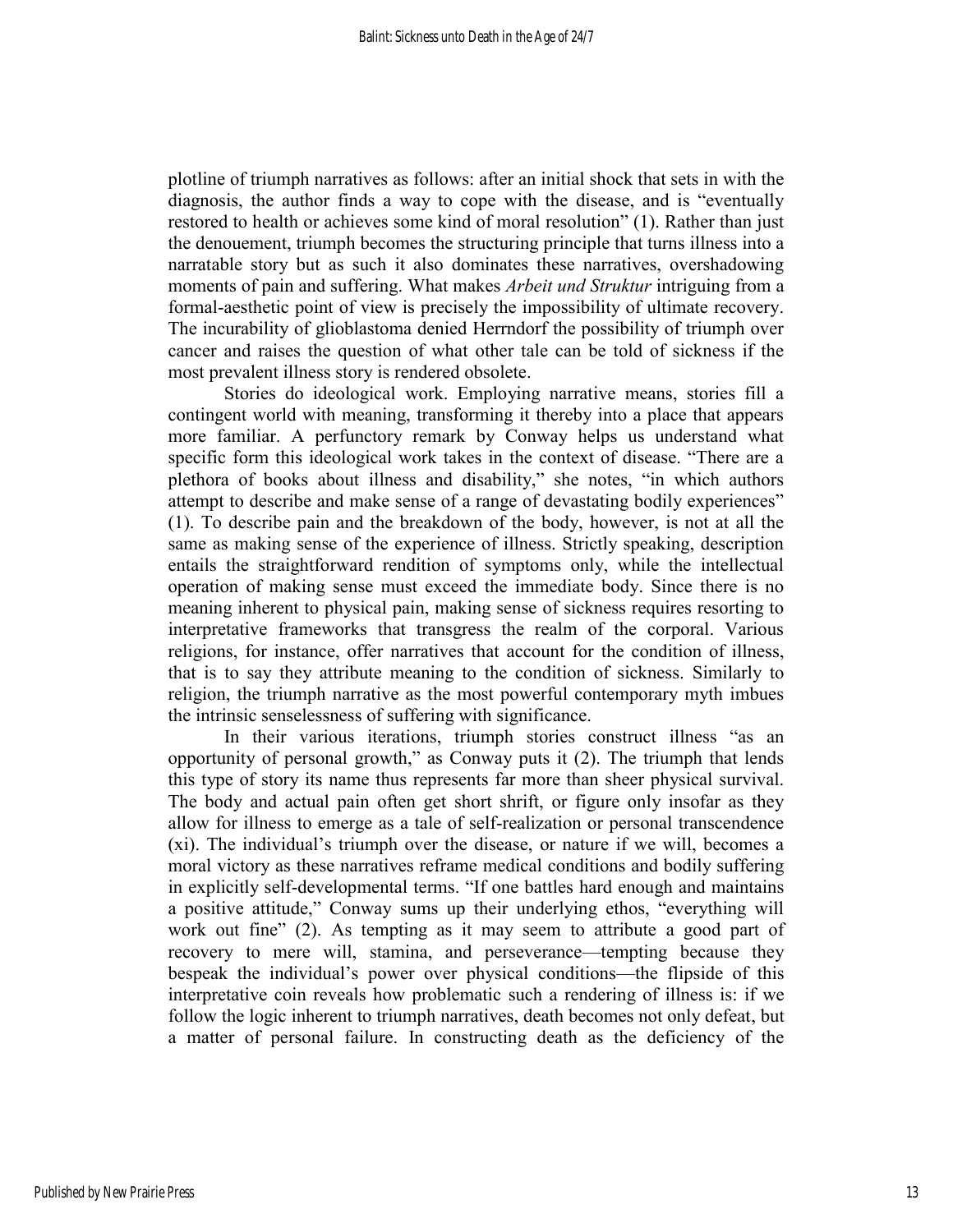individual to exercise efficiently the various regimes of self-care, triumph narratives convey and disseminate in predominantly celebratory form neoliberalism's rhetoric of total self-responsibility.

*Arbeit und Struktur* not only breaks with such self-heroic gestures of agency, but showcases a fundamentally different approach to illness. Arthur W. Frank's typology of illness narratives gives us a more fine-grained picture than Conway's singular concept of triumph and helps us understand what Herrndorf writes against and how he does so. Illness stories often rest on the question "Why me?"—an initial inquiry that gives rise to narratives that reconstruct the individual's life story from the vantage point of sickness. In his seminal study of illness narratives, Frank calls these stories quest narratives. Taking a normative approach, Frank's preference lies with quest narratives because they afford the "wounded storyteller"—also the title of his book—the chance to "meet suffering head on" and to find their voice as a consequence of this search for meaning (115). First-person narrators who engage in discovering what illness means in the larger scheme of their life thus perform a twofold task: first, they reclaim their voice from medical narratives that reduce them to voiceless sufferers, usually casting various health care providers as protagonists—a type that Frank calls the restitution plot. Secondly, they also contain through the structuring power of stories the chaos that illness bestows on their life—something at which the chaos plot, the third type in Frank's taxonomy, precisely fails. In his view, quest narratives are empowering because the sick person emerges as victor, not only literally, as the survivor of illness, but also figuratively by having completed a journey that is in some way meaningful.

Herrndorf exposes the belief on which the quest narrative rests by simply negating the question, "Why me?." "Warum denn nicht ich?" (181) 'Well, why not me?,' he shrewdly asks. While the why-me inadvertently casts illness as a meaningful event by virtue of its assigned place within the individual's larger life story, its very opposite, the why-not-me expresses the utter randomness of sickness as an occurrence in anyone's life. Adding the "not" shifts the emphasis away from the me—away from the individual and their life story—to foreground the not, the negation of any meaning that would pertain to illness. The not brings to expression, in the most condensed and apodictic way, "der sinnlose Kampf gegen die Sinnlosigkeit eines idiotischen, bewusstlosen Kosmos" (214) 'the meaningless battle against the meaninglessness of an idiotic and senseless cosmos,' as Herrndorf phrased it. The negation thus works to deemphasize the self and its quest for meaning by broadening the horizon to the world at large, bringing into focus the prevalence of contingency.

*Arbeit und Struktur* thus rests on a delicate balance. As I argued in the first part of this essay, blogging became a pivotal means for Herrndorf not only to chronicle his illness but also to produce and maintain a sense of self against the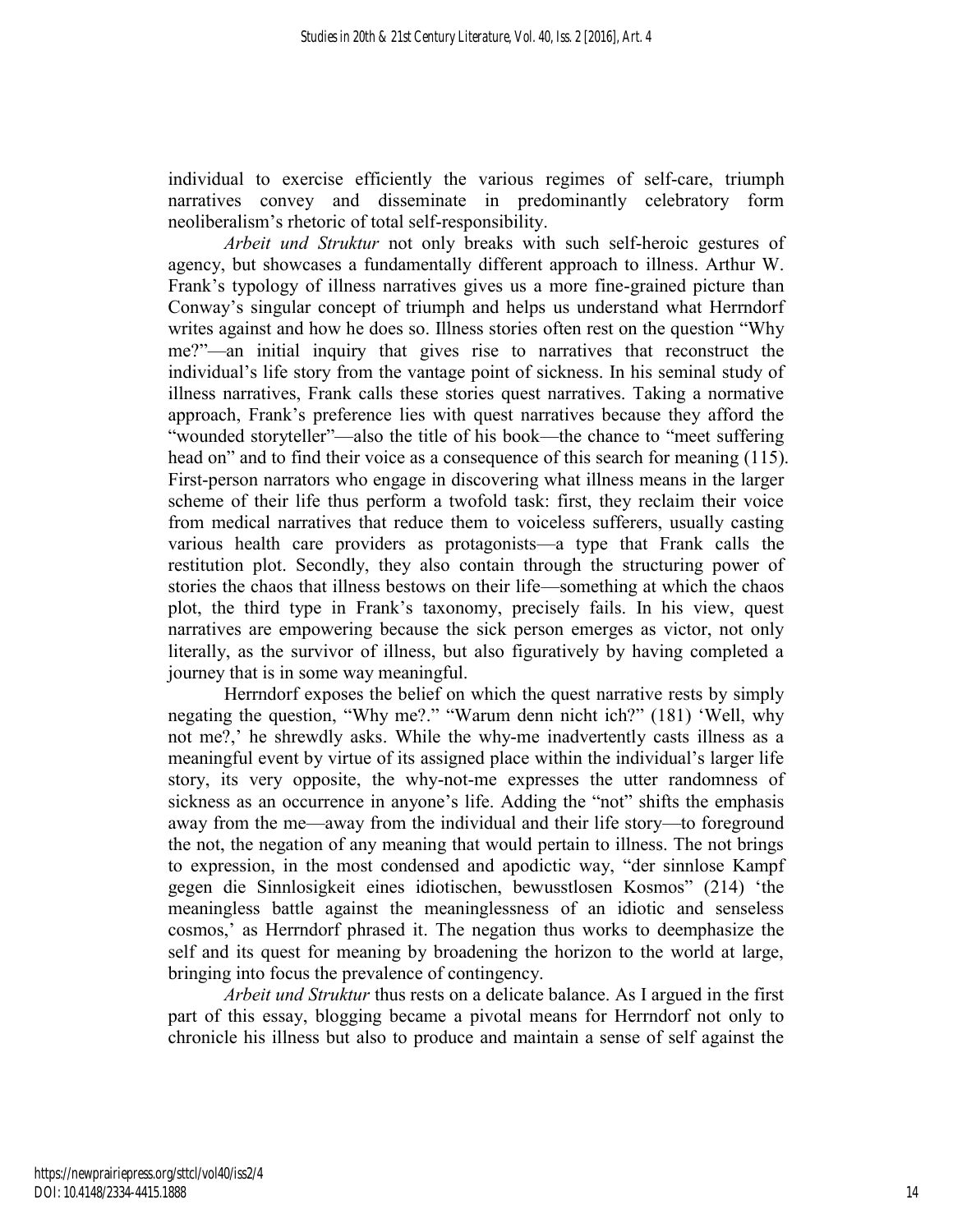damaging effects of cancer. Consequently, the blog cannot but circle ceaselessly around a "me." At the same time, Herrndorf decidedly refuses to construct this self as the center of a meaningful life story instigated by the disease. What accommodates these divergent tendencies is the digital: its instantaneity allows for the continual production of the self, yet this self is not produced with any sort of coherence or unity in mind. The immediacy of the digital privileges the momentary, the fleeting, and the continually evolving. The blog form's openendedness allowed Herrndorf to foreground the processual rather than the finished and the complete. Since there is no narrative endpoint from the position of which the posts are conceived, individual moments are set free from the teleological pull that illness often exercises. Composed of stand-alone entries, the blog form thwarts a tighter order and effectuates the dissolving of meaning that may inadvertently arise through narrative. Moments that are captured in the posts do not draw their significance from their position within a broader story, but are meaningful in their own right, Herrndorf suggests.

The absence of a narrative arc has consequences for the way in which Herrndorf conceives of the relation between past and present. In *Arbeit und Struktur*, the past exists independently of illness—unlike in quest narratives where bygone moments shine only in light of their relevance for the present condition. Herrndorf withstands such a colonization of the past. He recounts memories from his childhood and adolescence, like playing ice hockey on the lake in his hometown every winter, his elementary school teacher's handwriting, his daily walk to school, or the MIELE AUTOMATIC W 429 S washer, built in 1968, that he inherited from his grandmother. These glimpses of the past mingle with moments of despair when Herrndorf reports the results of Google searches on glioblastoma and life expectancy, but also triumphant moments like the one after a doctor's visits when he "auf die Donuts geheult" (199) 'wept on the doughnuts' at a bakery because, against all odds, the tumor had ceased to grow. Past and present are represented with a richness of detail, often immersing the reader in briskly swinging moods, changing feelings, and shifting thoughts that may be inconsistent but are nonetheless real. *Arbeit und Struktur* allows for ambivalent affective states and contradictory musings because past and present exist as loosely connected realms only, not tied to one another through the logic of selfdevelopment, but held together merely by the passage of time. Perhaps it is the tragic fact that there was no future for him—or only so slim a chance of it that it was tantamount to a miracle—that liberated the past from the burden of meaning that it has to carry for the present in light of a possible future.

In Frank's typology, such a disjuncture between past and present and even moreso the lack of narrative order imposed on the immediate reality of cancer would make *Arbeit und Struktur* a chaos narrative; or rather a non-narrative, to use Frank's term. The very concept of chaos indicates the absence of order, in this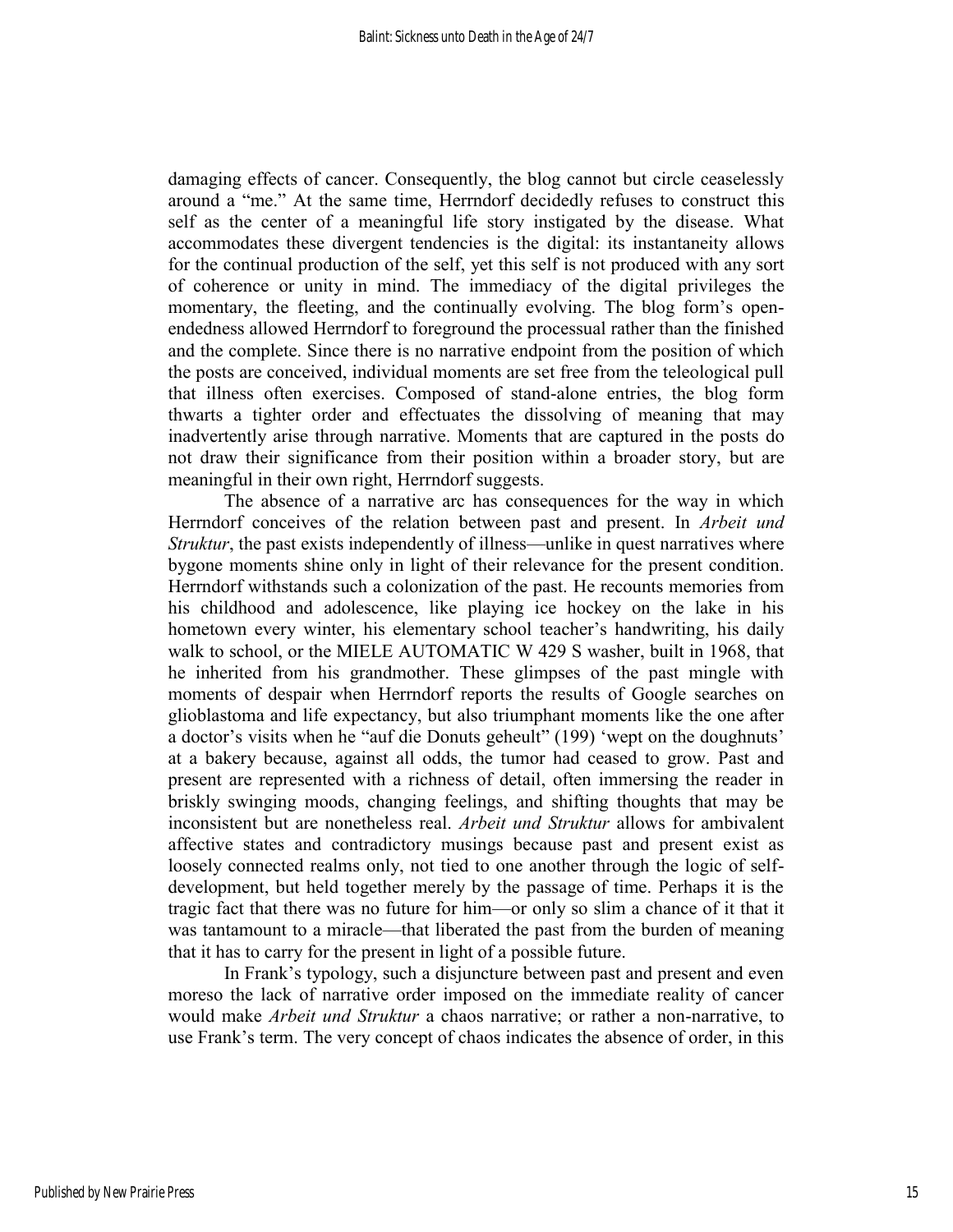case narrative order, with which illness is kept at bay. Extending Frank's argument, chaos amounts to the individual's failure to exercise control over her condition by means of storytelling. As I argue in the first part of this essay, writing as a coping mechanism was central to *Arbeit und Struktur*. Yet it is not the power of narrative that Herrndorf employed but something more elemental. Refusing narrativizing approaches to illness that carry even the slightest hint of self-realization, he relied on language itself. Since the tumor directly affected his cognitive abilities, the chaos that Frank invokes was in Herrndorf's case not only metaphorical but also literal, caused by the physiological changes in his brain. He heard "immerzu Stimmen" (385) 'incessantly voices' but was unable to tell if they were real or in his head; or dropped items because of his deteriorating sense of space and altered vision. Language was a way for Herrndorf to regain a sense of control over these situations. While the continual effort to write may have been attached to the hope that the production of written discourse as a complex cognitive process may rewire his brain and prolong—if not enhance—its neurological activity and proper functioning, Herrndorf was only too aware that the power of language to mitigate chaos is necessarily always circumscribed. Only in retrospect, once the seizure was over, or when a new drug or a higher dosage of an old one temporarily ameliorated the neurological symptoms, could language come into effect to reassert the power of the self to some extent. Describing the painful details involved in both speaking and writing, he gives anything but a celebratory account of what Frank calls the process of "finding one's voice." Herrndorf's blog, with its matter-of-factness, its relentless return to the physical reality of living with a brain tumor and the ways in which cancer affects everyday life, cautions against too sanguine tales of sickness.

*Arbeit und Struktur* is thus deeply indebted to the power of language and displays, at the same time, fundamental skepticism vis-à-vis narrative. I have distinguished between the two, because each indicates a different way to conceive of the self and the self's power over its physical conditions. Herrndorf curtails narrative to the moment. His posts rarely exceed the immediately given situation and do not enter into tight narrative relations with other entries. Thematic continuities exist, of course, but the recurrent musings on natural beauty, moments from childhood and adolescence, or ingenious nuggets of cultural criticism, for instance, do not yield a story of the self, let alone a consistent or a developmental one. Rather, they form a key part in Herrndorf's strategy of denarrativization, which works precisely to debunk the idea of a more evolved self that emerges as a result of sickness.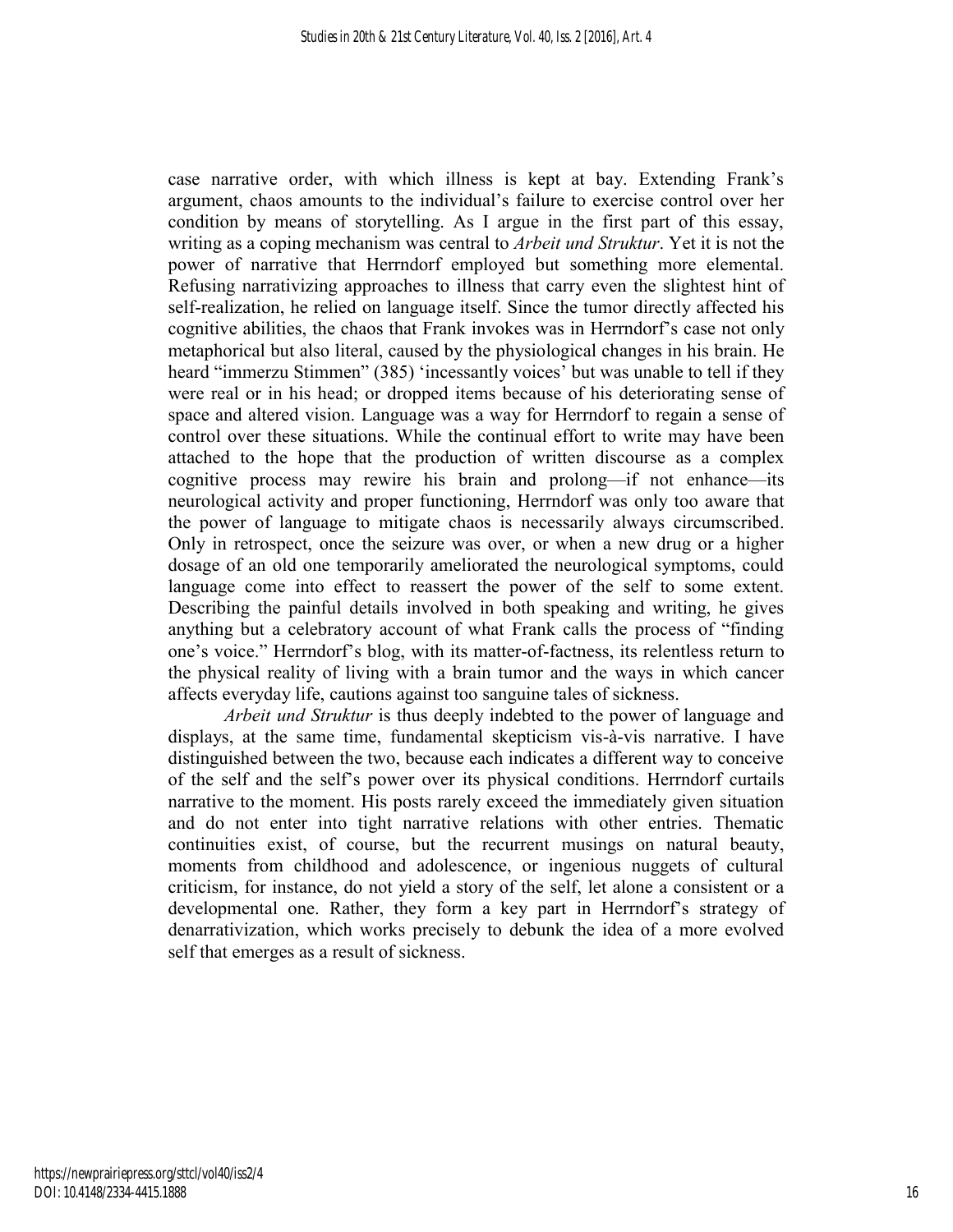#### Final Remarks

In his essay "The Storyteller," Walter Benjamin laments that in the last couple of centuries "the thought of death has declined in omnipresence and vividness" (93). He argues that nineteenth-century bourgeois society established its institutions to "make it possible for people to avoid the sight of the dying" (93). Although Philippe Ariès locates the same fundamental shift somewhat earlier, he contends, similarly to Benjamin, that while death used to be part of everyday life, it undergoes a gradual banishment from this sphere. "Death was increasingly thought of as a transgression," Ariès notes, "which tears man from his daily life, from rational society, from his monotonous work" (57). Concentrating on the emotional economy that pertains to dying, Ariès does not elaborate on the connection between death and work; for our purposes, however, we will employ his insight to draw a connection not only with *Arbeit und Struktur*, but also with Crary's critique of the contemporary.

To qualify as a complete idiot today, Herrndorf remarks, one has to state that death "ist ein Tabuthema in unserer Gesellschaft" (438) 'represents a taboo topic in our society.' His snarky potshot at the triteness of this stance is well-taken, and yet his criticism does not go far enough. Based on Crary's argument that the neoliberal regime of time not only demands that its consumers be relentlessly available and active, but also produces a whole new kind of digital citizen for whom little else exists than constant self-maintenance through work, it is not farfetched to go beyond a mere thematic avoidance of death in the digital age. The logic of 24/7 rather insinuates the structural impossibility thereof. Death, in other words, is not even a taboo topic any longer because the temporal structures put in place by the neoliberal regime of time simply imply its very non-existence. To be perpetually "on" rests, after all, on the illusion that this state of activity can be endlessly extended. If the previous centuries have removed death from the visible realm of everyday life, as Benjamin and Ariès suggest, the age of 24/7 has advanced that elimination by not even allowing for its very possibility.

But how can we explain, then, the existence of *Arbeit und Struktur*, a text that represents and negotiates death in the very medium of 24/7? Benjamin's intimation that the novel absorbs the interest in death when it disappears from the public, contributing to the genre's rise in the nineteenth century, will help us make sense of this contradiction. What propels the reader toward the novel is, according to Benjamin, "the hope of warming his shivering life with the death he reads about" (101). Death reveals the "meaning of life" (101) and as the ultimate guarantor of meaning, exudes a peculiar attraction. Moreover, to experience a character's passing in the novel is pleasurable not only because it discloses the meaningfulness of life, but also because it confirms to the reader that she is still alive.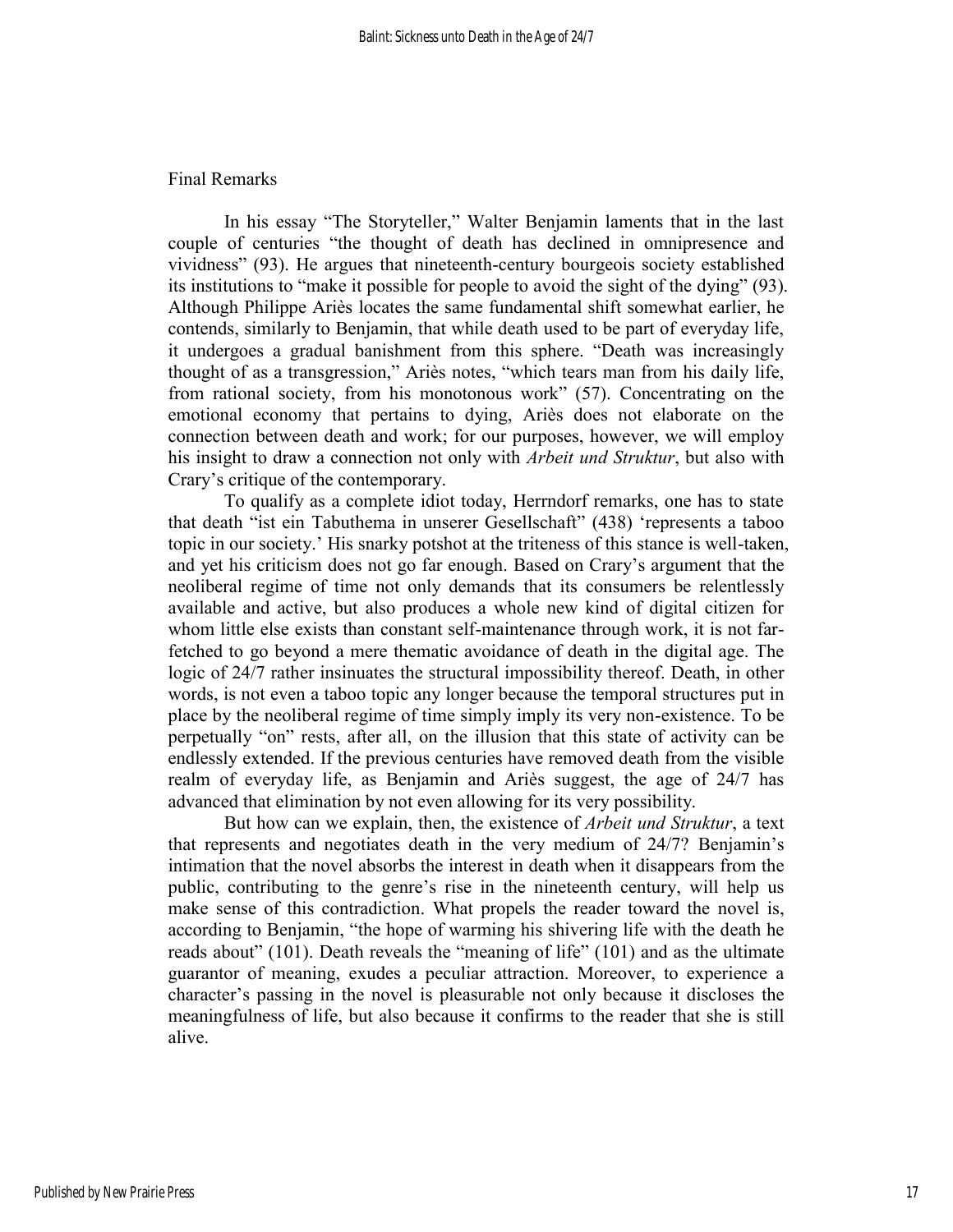From the perspective of *Arbeit und Struktur*, Benjamin's musings on death as the source of (retrospective) meaning appear in a quasi-religious light. Neither is death in itself meaningful for Herrndorf, nor does it endow life with meaning *ex post*. *Arbeit und Struktur* presents a radically secular view of dying, radical insofar as Herrndorf not only rejects explicitly religious ideas but also withstands providing any sort of metaphysical solace. What informs the undoing of overarching narrative structures is his view of life as inevitably contingent. Herrndorf's blog demonstrates precisely how to live with terminal illness without resorting to a story that explains away contingency by turning illness into a meaningful journey of sorts.

Death appears here as an event that has to be dealt with, almost in a practical way. Deconstructing the notion of meaningful life, *Arbeit und Struktur* represents the antidote to the nineteenth-century novel, yet the blog's existence confirms Benjamin's insight that the interest in death remains in spite of its implied impossibility in the age of ceaseless work and activity. *Arbeit und Struktur* acquired a cult status among the German reading public, beyond the well-trodden paths of literary consumption, precisely because Herrndorf gave his readers extended insight into the everyday struggle of sickness unto death in the age of 24/7. Its existential concern ensured that the blog would sustain attention from its readers and it is through this enduring focus—the prolonged temporality of reading—that *Arbeit und Struktur* made palpable something that is all too easily forgotten: that even in case of terminal illness, there is time to live through and time to fill, with death overshadowing life. The blog was so strangely fascinating and utterly bewildering at the same time because it demonstrated how to endure the process of dying itself. It did so not only in the quintessential medium of 24/7, but employing its one and only *modus vivendi*—work.

#### **Notes**

1. Translation mine. The tweet also became the last entry to Herrndorf's blog *Arbeit und Struktur*:<http://www.wolfgang-herrndorf.de/page/2/>

2. There is no English translation available of *Arbeit und Struktur*. All translations are mine. Since the blog and the print edition of *Arbeit und Struktur* are nearly identical, page numbers in parentheses refer to the German print edition for the sake of user-friendliness.